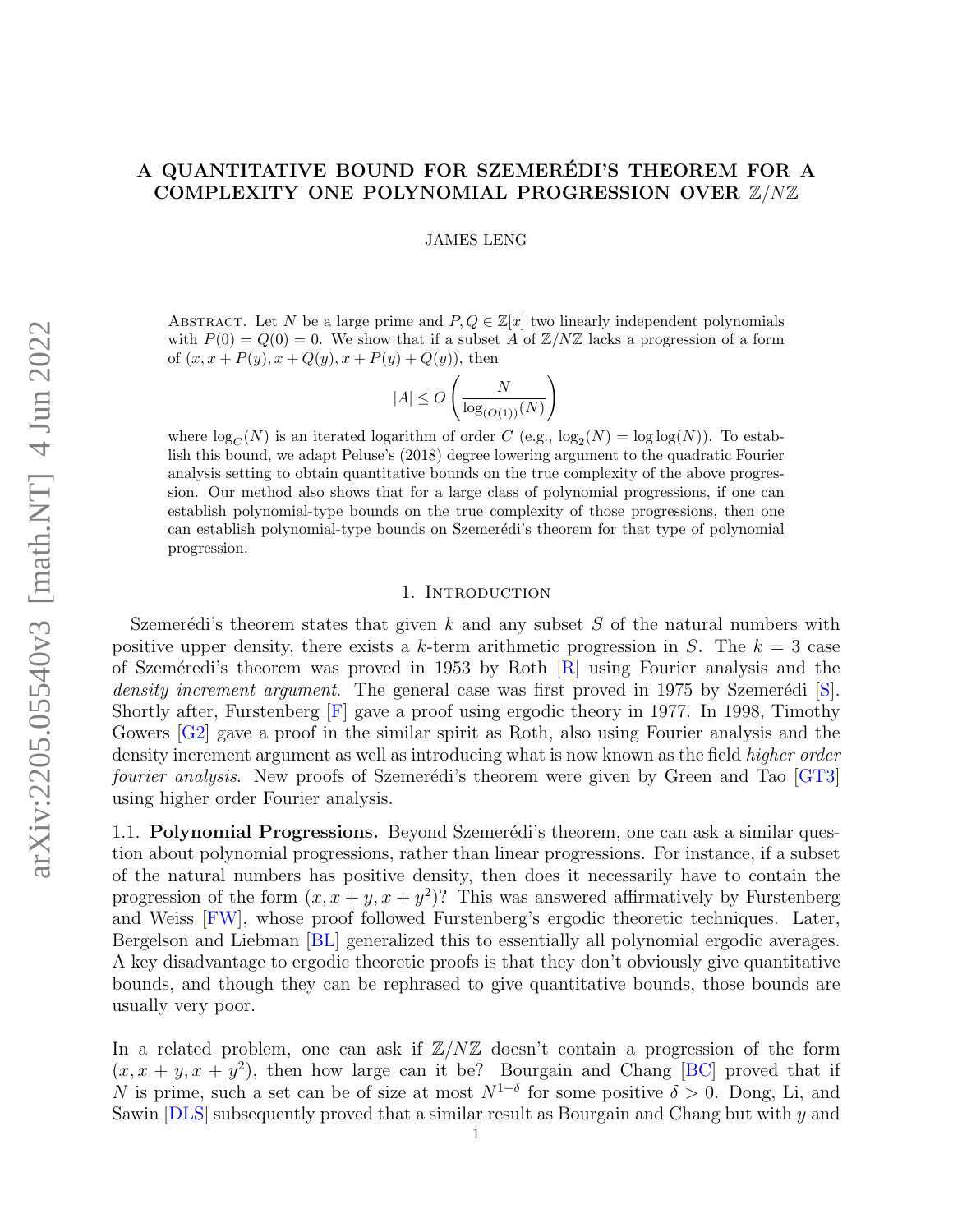### 2 JAMES LENG

 $y^2$  replaced by two linearly independent polynomials  $P_1(y)$  and  $P_2(y)$  with  $P_1(0) = P_2(0) = 0$ . In a breakthrough paper in 2019, Peluse [\[P1\]](#page-25-3) showed using a *degree lowering* strategy that for  $P_i$  that are linearly independent such that  $P_i(0) = 0$ , and if a subset S doesn't contain a progression of the form  $(x, x + P_1(y), \ldots, x + P_n(y))$ , then  $|S| \leq N^{1-\gamma}$  for some  $\gamma > 0$  that only depends on  $P_1, \ldots, P_n$ .

Peluse's method was later adapted by Peluse and Prendiville [\[PP1\]](#page-26-2), [\[PP2\]](#page-26-3) and by Peluse [\[P2\]](#page-26-4) in the integer case, where they were able to give a Fourier analytic and density increment proof of the following: if  $P_1, \ldots, P_n$  have distinct degree and  $P_1(0) = \cdots = P_n(0) = 0$ , and a subset of  $\{1, \ldots, N\}$  doesn't contain a progression of the form  $(x, x + P_1(y), \ldots, x + P_n(y)),$ then it has size at most  $\frac{N}{\log \log(N)^c}$  for some constant c depending only on the polynomials. A key difference between the integer case and the  $\mathbb{Z}/N\mathbb{Z}$  case is the uneven averaging between x and y: in the integer case, one averages along x from 1 to N and along y from 1 to  $\min_i N^{1/\deg P_i}$ . This is in essence why the integer case was only adapted towards polynomials with distinct degree rather than all linearly independent polynomials.

For the  $\mathbb{Z}/N\mathbb{Z}$  case of the problem, some non-linearly independent and multi-dimensional progressions were studied by Kuca  $[K3]$ ,  $[K4]$ , both relying on the degree lowering method.

1.2. The True Complexity Problem. A problem related to the above body of work is the *true complexity problem*. In his proof of Szemerédi's theorem  $[G2]$ , Gowers showed that

$$
\mathbb{E}_{x,y\in\mathbb{Z}/N\mathbb{Z}}f_1(x)f_2(x+y)f_3(x+2y)\cdots f_k(x+(k-1)y) \leq ||f_i||_{U^{k-1}}
$$

for all  $k \geq 1$  where  $|| \cdot ||_{U^{s}}$  is the **Gowers**  $U^{s}$  norm, and  $\mathbb{E}$  an expectation (see section 2) for definitions). More generally, given vector spaces  $V, W$  over a finite field and linear forms  $\phi_1, \ldots, \phi_\ell : V \to W, f_i : W \to \mathbb{C}$  one-bounded functions, one can ask the following:

Question. For each  $1 \leq j \leq \ell$ , does there exist s and some positive function c, which only depends on the linear forms  $(\phi_i)_{i=1}^{\ell}$  that goes to zero as its parameter goes to zero such that

$$
|\mathbb{E}_{v \in V} \prod_{i=1}^{\ell} f_i(\phi_i(v))| \le c(||f_j||_{U^s})?
$$

Question. If such s and c exist, what is the smallest value of s for which this occurs?

Green and Tao showed in  $\left[GT4\right]$  that such an s exists with c some polynomial. Gowers and Wolf  $[GW1]$ ,  $[GW2]$  observed that if P is some  $\ell$ -variable polynomial with no multivariate monomials such that  $P(\phi_1, \ldots, \phi_\ell) = 0$ , then s is lower bounded by the  $\deg_{x_j}(P) + 1$ , where  $\deg_{x_j}(P)$  is the  $x_j$  degree of P, and thus conjectured and proved in a large number of cases that such an s is the smallest value of s. This conjecture was proven to be true in all cases by the combined work of [\[GW1\]](#page-25-7), [\[GW2\]](#page-25-8), [\[GW3\]](#page-25-9) [\[GT3\]](#page-25-1), [\[A\]](#page-24-4). Recently, Manners [\[M\]](#page-25-10) gave an "elementary" proof yielding polynomial bounds for the true complexity conjecture for a large family of cases.

As with Szemerédi's Theorem, one may ask a similar true complexity problem for polynomial progressions. Kuca [\[K1\]](#page-25-11), [\[K2\]](#page-25-12) used Green and Tao's arithmetic regularity lemma [\[GT3\]](#page-25-1) on the true complexity problem for polynomial progressions.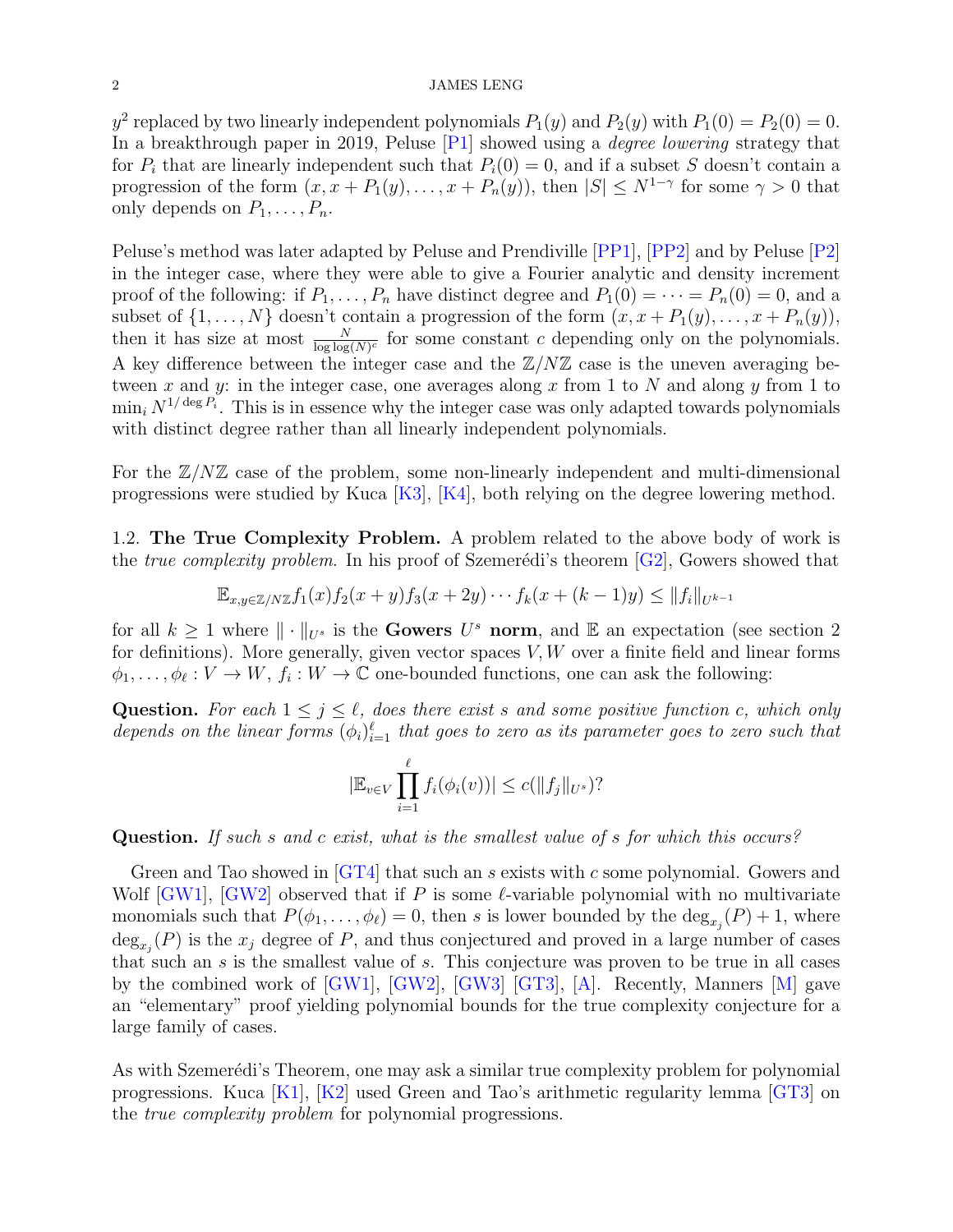1.3. Main New Results. Let  $P, Q \in \mathbb{Z}[x]$  be linearly independent polynomials, with  $P(0) = Q(0) = 0,$ 

$$
\Lambda(f,g,k,p) = \mathbb{E}_{x,y}f(x)g(x+P(y))k(x+Q(y))p(x+P(y)+Q(y)),
$$
  

$$
\Lambda^1(f,g,k,p) = \mathbb{E}_{x,y,z}f(x)g(x+y)k(x+z)p(x+y+z).
$$

A special case of Kuca's work is the following (see section 2 for notation):

<span id="page-2-2"></span>**Theorem 1** ([\[K1,](#page-25-11) Theorem 1.3]). If f, g, k,  $p : \mathbb{Z}/N\mathbb{Z} \to \mathbb{C}$  are one-bounded and

 $|\Lambda(f, q, k, p)| > \delta$ 

then there exists  $c_{P,Q}(\delta) > 0$  such that

$$
||f||_{U^2} \ge c(\delta).
$$

and that

<span id="page-2-3"></span>**Theorem 2** ([\[K1,](#page-25-11) Theorem 9.1]). Let  $f, g, k, p : \mathbb{Z}/N\mathbb{Z} \to \mathbb{C}$ . Then

$$
\Lambda(f, g, k, p) = \Lambda^1(f, g, k, p) + o_{N \to \infty}(1).
$$

We will show the following:

<span id="page-2-0"></span>**Theorem 3.** Let N be a prime and  $f, g, k, p: \mathbb{Z}/N\mathbb{Z} \to \mathbb{C}$  are one-bounded. Then

$$
\Lambda(f,g,k,p) = \Lambda^1(f,g,k,p) + O\left(\frac{1}{\log_{(O(1))}(N)}\right).
$$

To prove this, we prove

<span id="page-2-1"></span>**Theorem 4.** Suppose N is a prime,  $f, g, k, p: \mathbb{Z}/N\mathbb{Z} \to \mathbb{C}$  are one-bounded, and  $\vert \Lambda(f, g, k, p) \geq$  $\epsilon$ . Then either  $\epsilon \ll \frac{1}{\log_{(O(1))}(N)}$  or

$$
||p||_{U^2} \ge c(\epsilon).
$$

where  $c(x) = 1/\exp_{O(1)}(x^{-1})$  is an iterated exponential which iterates  $O(1)$  times.

Usually, to prove quantitative bounds on Szemerédi-type theorems, one proves a Gowers uniformity estimate combined with the density increment argument. One can prove Gowers uniformity estimates for polynomials. However, as observed in [\[Pr2\]](#page-26-5), it can be difficult to adapt the density increment argument to polynomials, and it's not clear how any Gowers uniformity estimate, other than a  $U^1$  type estimate can help control progressions on polynomials. One can view Theorem [3](#page-2-0) and the work of Frantzikinakis, Peluse, Prendiville, Kuca [\[Fr1\]](#page-24-5), [\[P1\]](#page-25-3), [\[P2\]](#page-26-4), [\[PP1\]](#page-26-2), [\[PP2\]](#page-26-3), [\[K3\]](#page-25-4), [\[K4\]](#page-25-5) as suggesting that the role of Gowers uniformity estimates in polynomial progressions is to facilitate the reduction of quantitatively counting polynomial progressions by analogous linear progressions, and then quantitatively counting those linear progressions using tools we already have. However, the reduction towards counting a linear progression turns out to require Gowers uniformity estimates of low uniformity. For instance, Peluse  $[P1]$  required a  $U^1$  type estimate to prove the main theorem, and it turns out that our proof of Theorem [3](#page-2-0) will require a  $U^2$  type bound such as Theorem [4.](#page-2-1)

In fact, we will show via a weak regularity lemma that Theorem [4](#page-2-1) implies Theorem [3.](#page-2-0) Our strategy for the proof of Theorem [4](#page-2-1) follows Peluse's degree lowering strategy, adapted using the  $U^3$  inverse theorem of Green and Tao [\[GT1\]](#page-25-13) in place of the  $U^2$  inverse theorem.

Note that an immediate corollary of Theorem [3](#page-2-0) is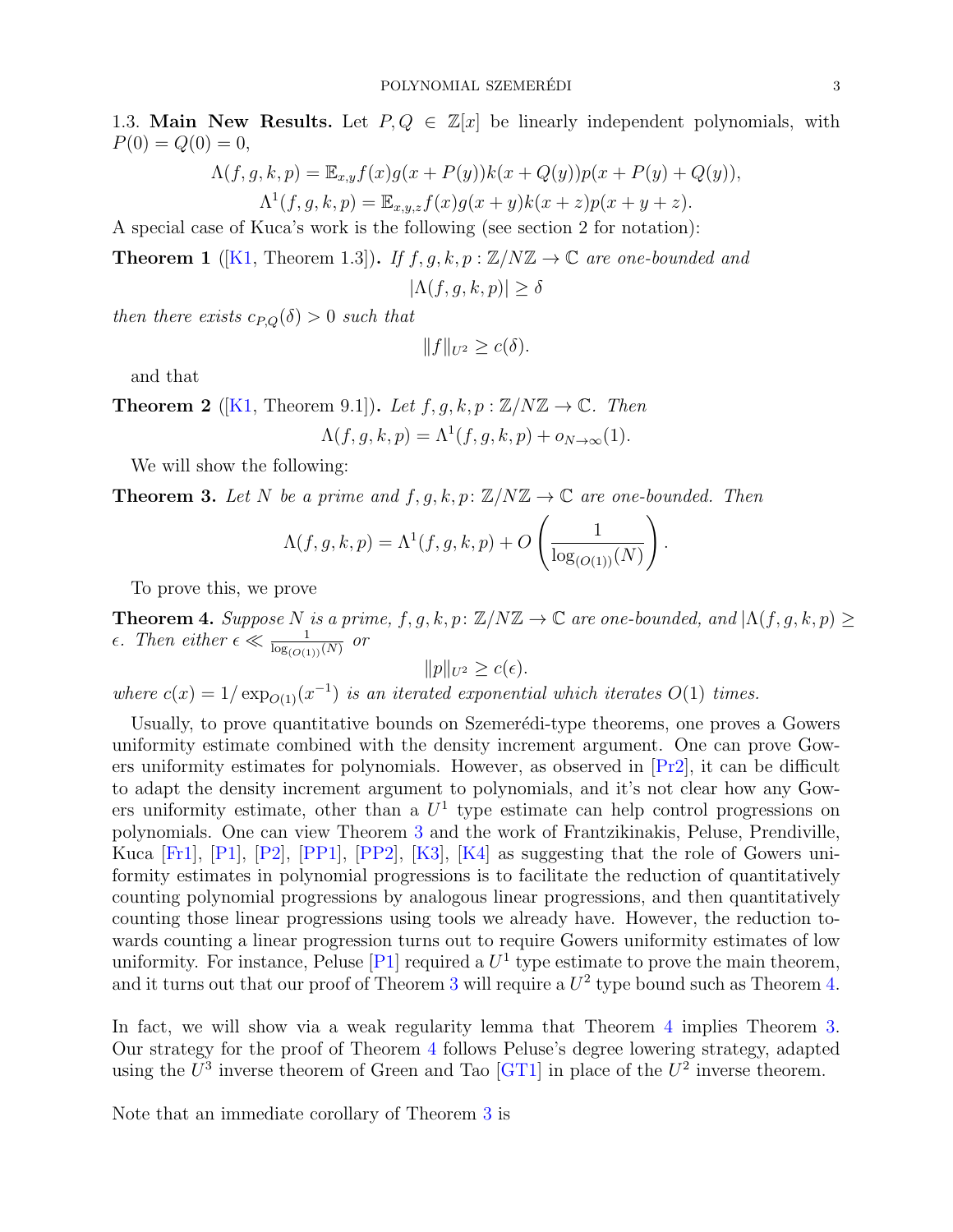**Corollary.** Suppose a subset A of  $\mathbb{Z}/N\mathbb{Z}$  lacks progressions of the form  $(x, x + P(y), x + P(y))$  $Q(y), x + P(y) + Q(y)$ . Then  $|A| \leq \frac{N}{\log_{(O(1))}(N)}$ .

*Proof.* Applying Theorem [3](#page-2-0) to  $f = g = k = p = 1_A$ , it follows that  $\Lambda(f, g, k, p) = ||1_A||_{U^2}^4 +$  $O(1/\log_{(O(1))} N)$ . Let  $\delta$  be the density of A. Then using the fact that

$$
\delta = ||1_A||_{U^1} \le ||1_A||_{U^2}
$$
  
it follows that if  $\Lambda > 0$ , then  $||1_A||_{U^2} \le O\left(\frac{1}{\log_{(O(1))}(N)}\right)$  implying that  

$$
\delta \le O\left(\frac{1}{\log_{(O(1))}(N)}\right).
$$

Another corollary is the following:

Corollary (Borys Kuca private communication, see also [\[K1,](#page-25-11) Proposition 12.9]). Suppose that

$$
|\mathbb{E}_{x,y}f(x)g(x+y)k(x+2y)p(x+y^2)| \ge \epsilon.
$$

Then either  $\epsilon \ll \frac{1}{\log_{O(1)}(N)}$  or

 $\min(\|f\|_{U^2}, \|g\|_{U^2}, \|k\|_{U^2}, \|p\|_{u^3}) \ge 1/\exp_{O(1)}(\epsilon^{-1})$ 

where

$$
||p||_{u^3} = \sup_{\alpha,\beta} |\mathbb{E}_x p(x)e(\alpha x^2 + \beta x)|.
$$

Although our proof is written in terms of nilsequences, one can in principle write the argument entirely in terms of bracket polynomials (which we outline in section 3) and use much of the bracket polynomial arithmetic done in [\[GT5\]](#page-25-14).

[1](#page-2-2).4. **Further Work.** Theorem 1 and Theorem [2](#page-2-3) are actually special cases of Kuca's results in [\[K1\]](#page-25-11) and [\[K2\]](#page-25-12). Kuca was able to prove the following: if  $(x + P_1(y), \ldots, x + P_n(y))$ is a zero set of a homogeneous polynomial, that is, there exists  $(a_i)_{i=1}^n$ <br> $\sum_i a_i(x + P_i(y))^d = 0$ , then the quantitative count is controlled by the , and d such that  $i_i a_i(x + P_i(y))^d = 0$ , then the quantitative count is controlled by the true complexity of the polynomial progression  $(x + P_1(y), \ldots, x + P_n(y))$ . We believe that the methods here extend towards analogous results as Theorem [3](#page-2-0) as those found in  $[K1]$  for polynomial patterns of true complexity one, among other progressions considered by Kuca. For example, we conjecture that somewhat similar methods to the methods in this paper can be used to establish the following:

<span id="page-3-0"></span>**Conjecture 1.** Let  $P_1, \ldots, P_s \in \mathbb{Z}[x]$  be linearly independent polynomials that vanish at zero. Let  $f_\omega : \mathbb{Z}/N\mathbb{Z} \to \mathbb{C}$  be one-bounded functions for each  $\omega \in \{0,1\}^s$ . Let  $0 \leq t \leq s$  natural numbers. Then

$$
\mathbb{E}_{x,y} \prod_{\omega \in \{0,1\}^s : |\omega|=t} f_{\omega}(x+\omega \cdot P(y)) = \mathbb{E}_{x,h_1,\dots,h_s} \prod_{\omega \in \{0,1\}^s : |\omega| \le t} f_{\omega}(x+\omega \cdot h) + O\left(\frac{1}{\log_{(O(1))}(N)}\right).
$$
  
Here,  $P(y) = (P_1(y), P_2(y), \dots, P_s(y)), \omega = (\omega_1, \dots, \omega_s), \text{ and } \omega \cdot P(y) = \sum_{i=1}^s \omega_i P_i(y).$ 

 $\Box$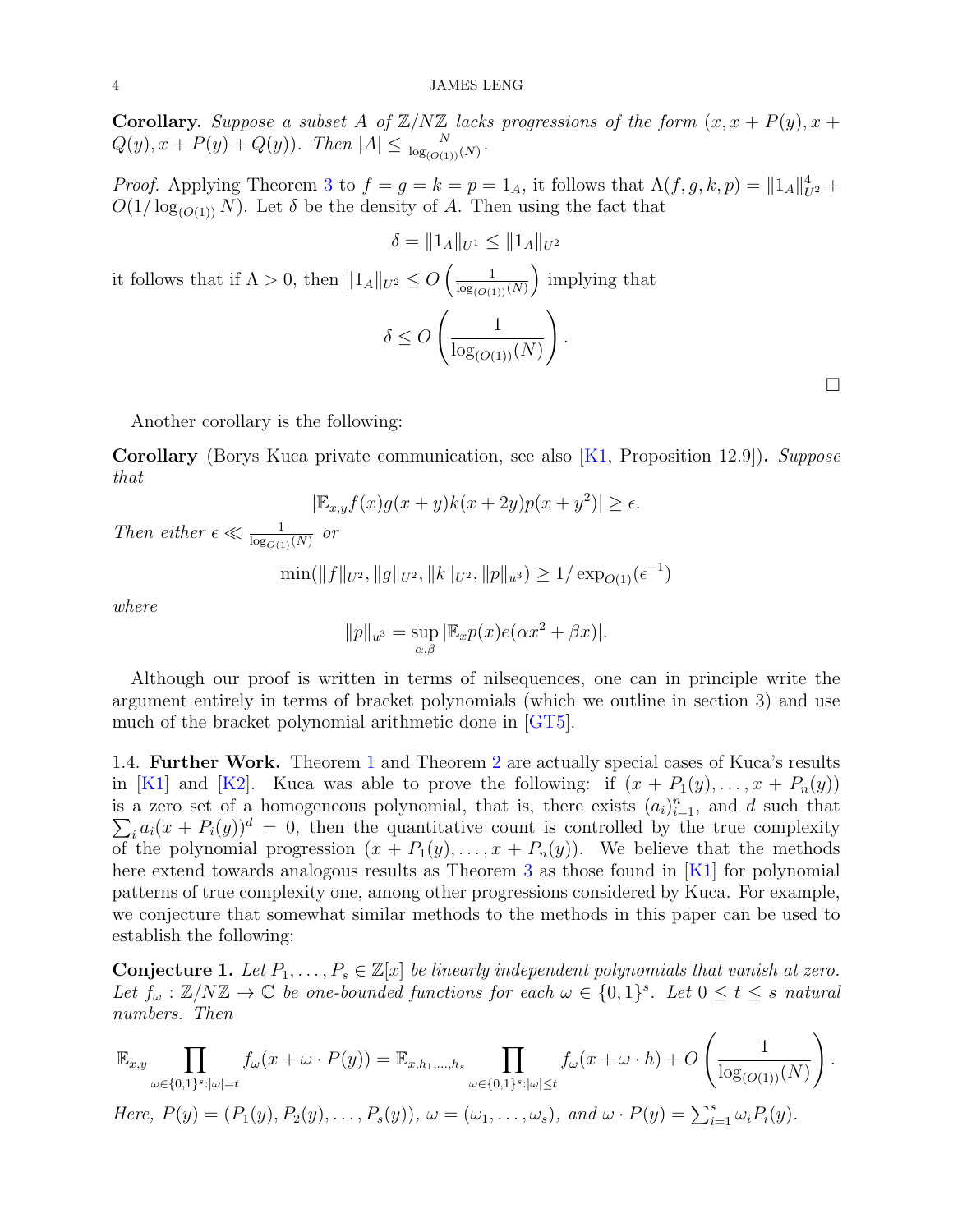<span id="page-4-0"></span>Conjecture 2. Let  $P_1, \ldots, P_s \in \mathbb{Z}[x]$  be linearly independent polynomials that vanish at zero. Let  $f_{\omega} : \mathbb{Z}/N\mathbb{Z} \to \mathbb{C}$  be one-bounded functions. Let

$$
\Lambda_{s,t}(f_\omega)=\mathbb{E}_{x,y}\prod_{\omega\in\{0,1\}^s:\,|\omega|\leq t}f_\omega(x+\omega\cdot P(y)).
$$

Suppose

$$
|\Lambda_{s,t}(f_\omega)| \ge \delta.
$$

Then either

$$
\delta \le 1/\log_{O(1)}(N)
$$

or

 $||f_{\omega}|| \ge 1/\exp_{O(1)}(\delta^{-1}).$ 

A corollary of Conjecture [1](#page-3-0) is the following:

**Conjecture 3.** Let  $P_1, \ldots, P_s \in \mathbb{Z}[x]$  be linearly independent polynomials that vanish at zero. Suppose a subset  $A \subseteq \mathbb{Z}/N\mathbb{Z}$  lacks the progression  $(x + \omega \cdot P(y))_{\omega \in \{0,1\}^s : |\omega| \leq t}$  with y nonzero. Then

$$
|A| \le O\left(\frac{N}{\log_{O(1)}(N)}\right).
$$

*Proof assuming Conjecture [1](#page-3-0).* Letting  $f_{\omega} = 1_A$ , we obtain that

$$
\mathbb{E}_{x,y} \prod_{\omega \in \{0,1\}^s : |\omega|=t} f_{\omega}(x+\omega \cdot P) \ge ||1_A||_{U^s}^{2^s} + O\left(\frac{1}{\log_{(O(1))}(N)}\right) \ge ||1_A||_{U^1}^{2^s} + O\left(\frac{1}{\log_{(O(1))}(N)}\right)
$$

which immediately implies that

$$
|A| \le O\left(\frac{N}{\log_{O(1)}(N)}\right).
$$

 $\Box$ 

We shall prove in section 4 that Conjecture [2](#page-4-0) implies Conjecture [1.](#page-3-0) It seems of interest to locate an argument similar to [\[M\]](#page-25-10) for polynomial progressions of true complexity at least 1, which would possibly yield a polynomial type bound on the Gowers uniformity estimate, proving Conjecture [2](#page-4-0) or Theorem [4](#page-2-1) but with polynomial bounds, and thus getting polynomial bounds for the errors in Conjecture [1](#page-3-0) and Theorem [3.](#page-2-0)

In addition to the discrete setting, the degree lowering argument has been adapted by [\[Fr2\]](#page-24-6) and [\[BM\]](#page-24-7) in the ergodic setting. It seems of interest to know whether the higher order analogue of degree lowering as in this paper generalizes in the ergodic setting.

1.5. Bounds. As we iteratively apply the  $U^3$  inverse theorem, our bounds for the true complexity problem are in nature iterated exponential (which results in iterated logarithm bound for the Szemerédi type theorem). Each iteration of the degree lowering argument results in two additional iterated logarithms. As an example, if  $P(y) = y$  and  $Q(y) = y^2$ , then the bound has roughly 10 logarithms. If  $P(y) = y^2$  and  $Q(y) = y^3$ , then the bound has roughly 64 logarithms. Even if we have a polynomial or a quasi-polynomial type bound on the  $U^3$  inverse theorem with  $\log(\delta^{-1})^{O(1)}$  type bound on the dimension of the nilmanifold, our bounds would still likely to be iterated exponential because our equidistribution lemma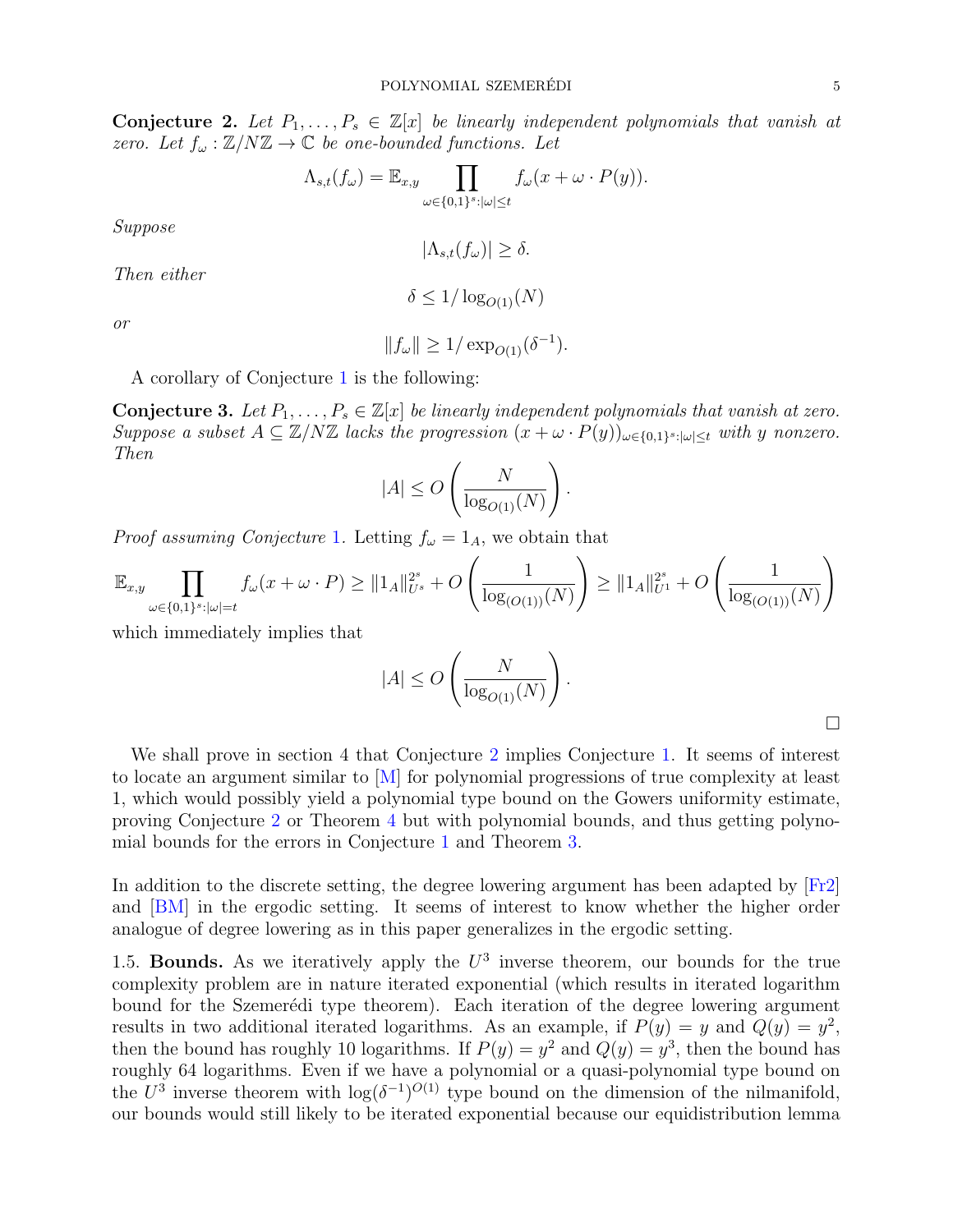### 6 JAMES LENG

(Lemma 6.[1\)](#page-18-0) is too inefficient: since the number of times we apply the van der Corput lemma is on the order of the dimension of the nilmanifold, the bounds end up being double exponential in the dimension of the nilmanifold. If the bounds were only single exponential in the dimension of the nilmanifold (i.e. used a more efficient way to prove equidistribution results for bracket polynomials), and if there were polynomial or quasi-polynomial bounds on the  $U^3$  inverse theorem with  $\log(\delta^{-1})^{O(1)}$ -type bound on the dimension, we would obtain quasi-polynomial type bounds for our main theorems. We hope to address this issue in future work.

1.6. Acknowledgements. We would like to thank Terence Tao for valuable guidance and detailed comments on previous drafts, Tim Austin, Jaume de Dios, Asgar Jamneshan, Redmond McNamara, Minghao Pan, and Rushil Raghavan for helpful comments and conversations, and Raymond Chu for encouragement. Thanks also to Borys Kuca for helpful comments and bringing the author's attention to Corollary 1.[3.](#page-2-1) The author is supported by the National Science Foundation Graduate Research Fellowship Program under Grant No. DGE-2034835.

# 2. NOTATION

In this document, we use the following conventions.

- $N$  is a very large prime.
- If A is a set and  $f: A \to \mathbb{C}$ , then  $\mathbb{E}_{x \in A} f = \frac{1}{|A|}$  $\frac{1}{|A|}\sum_{x\in A}f(x)$ . If A is not specified, then the expectation is meant to be over  $\mathbb{Z}/N\mathbb{Z}$ .
- We will often shorthand  $\mathbb{E}_{h_1,h_2,...,h_s} = \mathbb{E}_h$ .
- $\widehat{\mathbb{Z}/N\mathbb{Z}}$  will consist of phases  $\xi \in S^1 = \{z \in \mathbb{C} : |z| = 1\}$  with denominator N.
- $\Lambda(f, g, k, p) = \mathbb{E}_{x,y} f(x)g(x + P(y))k(x + Q(y))p(x + P(y) + Q(y)).$
- $\Lambda^{1}(f, g, k, p) = \mathbb{E}_{x, y, z}^{s} f(x)g(x+y)k(x+z)p(x+y+z).$
- The discrete Fourier transform is defined as  $\hat{f}(\xi) = \mathbb{E}_x f(x) e^{2\pi i x \xi}$ .
- $\bullet \ \|\widehat{f}\|_{\ell^1} = \sum_{\xi \in \widehat{\mathbb{Z}/N\mathbb{Z}}} |\widehat{f}(\xi)|.$
- $e(x) = e^{2\pi ix}$ .
- We say that  $f = O(q)$ ,  $f \ll q$ ,  $q \gg f$  if  $f \ll Cq$  for some constant C. We also write  $f \sim g$  if  $C_1 f \leq g \leq C_2 f$  for positive constants  $C_1, C_2$ .
- $O(1)$  can and will depend on the Gowers uniformity parameter s in  $U^s$  (defined below) and the specific polynomial progression considered. It will not depend on anything else.
- $\log_{(O(1))}$  is an iterated logarithm iterated  $O(1)$  times. Likewise,  $\exp_{O(1)}(x)$  is an exponential function iterated  $O(1)$  times.
- If  $f: \mathbb{Z}/N\mathbb{Z} \to \mathbb{C}$  is a function and  $\alpha \in \mathbb{C}$ , then  $\Delta_{\alpha} f(x) = f(x + \alpha) f(x)$ .
- If  $f : \mathbb{Z}/N\mathbb{Z} \to \mathbb{C}$  is a function, and  $h = (h_1, \ldots, h_s)$  a vector, we define

$$
\Delta_h f = \Delta_{h_1} \Delta_{h_2} \cdots \Delta_{h_s} f
$$

• If  $f : \mathbb{Z}/N\mathbb{C} \to \mathbb{C}$  is a function, we define

$$
||f||_{L^p} = \left(\mathbb{E}_{x \in \mathbb{Z}/N\mathbb{Z}} |f(x)|^p\right)^{1/p}
$$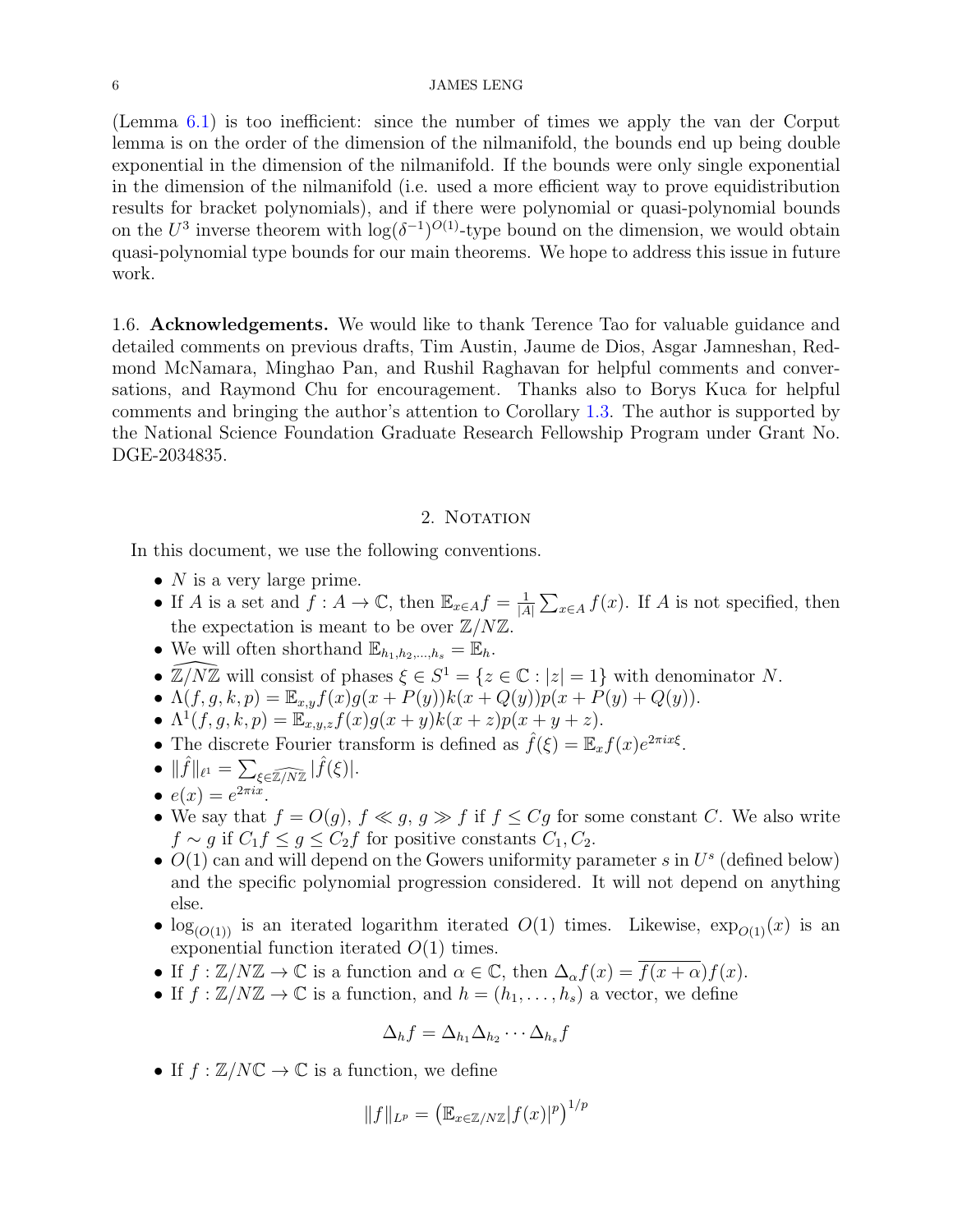$$
||f||_{\ell^p} = \left(\sum_{x \in \mathbb{Z}/N\mathbb{Z}} |f(x)|^p\right)^{1/p}.
$$

- We define  $C^k f$  as a conjugating operator applied k times, with  $Cf = \hat{f}$ ,  $C^2 = C \circ C$ ,  $C^k = C \circ C^{k-1}.$
- We use the convention  $\{0,1\}^s_* = \{0,1\}^s \setminus 0^s$  where  $0^s = 00000 \cdots 0$  with there being s zeros appearing in the string.

For  $f: \mathbb{Z}/N\mathbb{Z} \to \mathbb{C}$ , the **Gowers**  $U^s$  norm is the following quantity

$$
||f||_{U^s}^{2^s} = \mathbb{E}_{x,h_1,h_2,\ldots,h_s} \prod_{\omega \in \{0,1\}^s} C^{|\omega|} f(x+\omega \cdot h) = \mathbb{E}_{x \in \mathbb{Z}/N\mathbb{Z},h \in \mathbb{Z}/N\mathbb{Z}^s} \Delta_h f(x).
$$

The Gowers norm was first defined in [\[G2\]](#page-25-0), where it was also proved to be a norm and have the following Cauchy-Schwarz like identity:

<span id="page-6-0"></span>**Lemma 2.1** (Cauchy-Schwarz-Gowers Inequality). Let  $(f_\omega)_{\omega \in \{0,1\}^s}$  be a set of functions defined on  $\mathbb{Z}/N\mathbb{Z}$ , then

$$
\mathbb{E}_{x,h_1,\dots,h_s} \prod_{s\in\{0,1\}^s} C^{|\omega|} f_{\omega}(x+\omega \cdot h) \leq \prod_{\omega \in \{0,1\}^s} \|f_{\omega}\|_{U^s}^{2^s}.
$$

If  $s = 2$ , it turns out that

 $||f||_{U^2} = ||\hat{f}||_{\ell^4}$ 

so by Plancherel and Hölder's inequality, we have

<span id="page-6-1"></span>**Theorem 5** ( $U^2$  Inverse Theorem). We have

$$
||f||_{U^2}^4 \le ||f||_{L^2}^2 ||\hat{f}||_{L^{\infty}}^2.
$$

We will now go over some notation regarding nilmanifolds. This notation is fairly standard, and appears in, for instance  $\left[GT2\right]$  and  $\left[TT\right]$ . Let  $G_{\circ}$  be a filtered nilpotent Lie group and Γ a discrete co-compact subgroup. The Lie algebra g of the nilpotent Lie group is adapted with a *Mal'cev basis*,  $X_1, \ldots, X_d$  with d the dimension of G with  $\Gamma$  corresponding to integer combinations of  $X_i$ . We will assume that the Mal'cev basis satisfies a *nesting property*: that is,

$$
[\mathfrak{g}, X_i] \subseteq \mathrm{span}(X_{i+1}, \ldots, X_m).
$$

Suppose

$$
[X_i, X_j] = \sum_k c_{ijk} X_k
$$

with  $c_{ijk}$  rational. A *polynomial sequence* is a sequence  $g: \mathbb{Z} \to G$  of the form

$$
g(n) = g_0 g_1^n g_2^{{n \choose 2}} g_3^{{n \choose 3}} \cdots g_s^{{n \choose s}}
$$

where  $g_i \in G_i$ , and a *polynomial nilsequence* is a sequence of the form  $F(g(n)\Gamma)$  where  $F: G/\Gamma \to \mathbb{C}$  is a Lipschitz function and g is a polynomial sequence. A treatment of polynomial sequences can be found in, e.g., [\[T1\]](#page-26-7). Factoring  $g(0) = {g(0)}[g(0)]$  where  $[q(0)] \in \Gamma$  and  $\{q(0)\}\$ is bounded, and observing that

$$
F(g(n)\Gamma) = F(\lbrace g(0)\rbrace \cdot \lbrace g(0)\rbrace^{-1} g(n)[g(0)]^{-1} \Gamma)
$$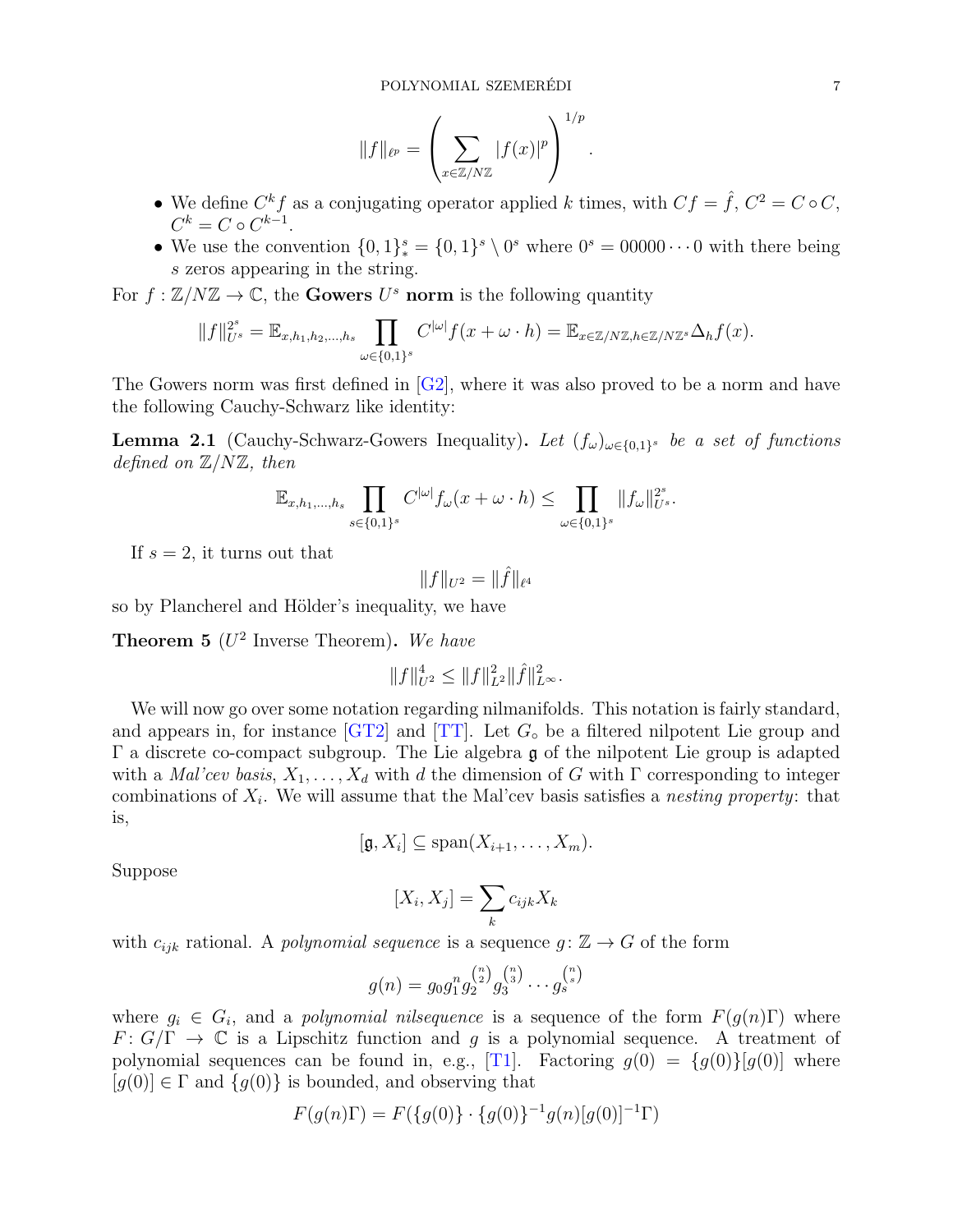it follows that we may replace  $F(g(n)\Gamma)$  with  $F(\tilde{g}(n)\Gamma)$  such that

$$
\tilde{F} = F(\{g(0)\})
$$
  

$$
\tilde{g}(n) = \{g(0)\}^{-1} g(n) [g(0)]^{-1}.
$$

Thus, we may assume that  $g(0) = Id$ . Note that  $\{g(0)\}\$  being bounded ensures that the Lipschitz norm of  $\tilde{F}$  does not blow up. The *degree* of the polynomial sequence is the degree of the filtration of the nilpotent Lie group. The complexity of the nilmanifold is the minimum M for which all numerators and denominators of  $c_{ijk}$  are less than M in absolute value. If  $F: G/\Gamma \to \mathbb{C}$  is a Lipschitz function, we may Fourier expand F along the vertical torus  $G_s/(G_s \cap \Gamma)$  to obtain

$$
F(x) = \sum_{\xi} F_{\xi} , F_{\xi} = \int_{G_s/(\Gamma \cap G_s)} \overline{\xi}(g_s) F(g_s x \Gamma) dg_s
$$

where  $\xi: G_s/G_s \cap \Gamma$   $\to \mathbb{C}^*$  are the characters. These  $F_{\xi}$  are known as *nilcharacters of* frequency  $\xi$  and satisfy  $F_{\xi}(g_s x) = \xi(g_s) F_{\xi}(x)$  for  $g_s \in G_s$ . Nilcharacters aren't unique in general, but are unique up to "lower order factors." A formal treatment of these nilcharacters is found in [\[GTZ\]](#page-25-16).

Nilmanifolds also have *horizontal characters*, that is, elements of the dual group  $G/[G, G]\Gamma$ , known as the *horizontal torus*. This group is well-defined because  $G/[G, G]$  is abelian. Letting  $X_1, X_2, \ldots, X_m$  denote the Mal'cev basis components for the horizontal torus, and letting

$$
\operatorname{horiz}(g) = \sum_{i=1}^{m} \alpha_i X_i
$$

for an element  $q \in G/\Gamma$  where horiz(q) is the horizontal torus component of q, we see that each horizontal character  $\eta$  may be described as  $\eta(q) = k \cdot \alpha$  in Mal'cev coordinates. We let  $|\eta|$ denote the  $\ell^{\infty}$  norm of the vector k. Note that the Lipschitz norm of  $\eta$  is roughly equal to  $|\eta|$ .

The  $U^3$  norm is not known to have quite as nice of an interpretation as the  $U^2$  norm, but we also have a " $U^3$  inverse theorem," a statement of which found in Theorem [9.](#page-22-0) A helpful example of a nilmanifold that the reader can consider are the various *Heisenberg groups*. In fact, since the nilmanifold in the  $U^3$  inverse theorem is basically a high dimensional Heisenberg nilmanifold, all of the nilpotent Lie groups we will encounter in this paper are essentially subgroups of various high dimensional Heisenberg groups.

# 3. An Overview of the Proof

### 3.1. Theorem [4](#page-2-1) implies Theorem [3](#page-2-0). One way to estimate

$$
\Lambda(f, g, k, p) = \mathbb{E}_{x, y} f(x) g(x + P(y)) k(x + Q(y)) p(x + P(y) + Q(y))
$$

would be to Fourier expand

$$
p(x) = \sum_{\xi} \hat{p}(\xi)e(-\xi x)
$$

so that

$$
\Lambda(f, g, k, p) = \mathbb{E}_{x, y} \sum_{\xi} \hat{p}(\xi) f(x) e(\xi x) g(x + P(y)) e(-\xi(x + P(y))) k(x + Q(y)) e(-\xi(x + Q(y))).
$$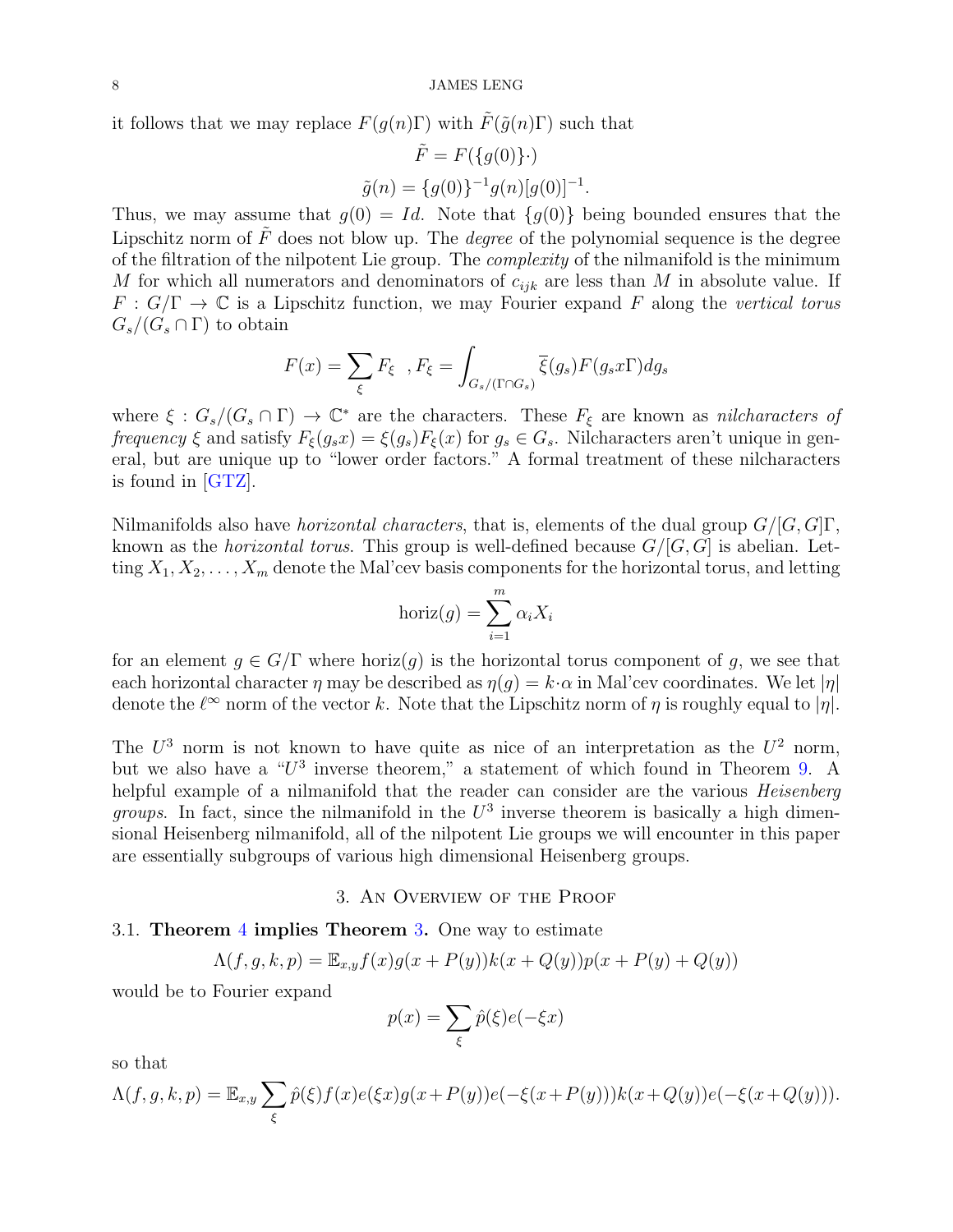By the previous work on linearly independent polynomial progressions [\[BC\]](#page-24-2), [\[DLS\]](#page-24-3), [\[P1\]](#page-25-3), we have the following:

<span id="page-8-0"></span>**Theorem 6.** Let  $P_1(y), P_2(y), \ldots, P_n(y) \in \mathbb{Z}[x]$  be linearly independent polynomials with  $P_i(0) = 0$  and let  $f_i : \mathbb{Z}/N\mathbb{Z} \to \mathbb{C}$  be one-bounded functions. Then there exists  $\delta > 0$ depending only on  $P_i, \ldots, P_n$  such that

$$
\mathbb{E}_{x,y} \prod_{i=1}^n f_i(x + P_i(y)) = \prod_{i=1}^n \mathbb{E}[f_i] + O(N^{-\gamma}).
$$

Thus,

$$
\Lambda(f,g,k,p) = \mathbb{E}_{\xi}\hat{p}(\xi)\mathbb{E}_x f(x)e(\xi x)\mathbb{E}_y g(y)e(-\xi y)\mathbb{E}_z h(z)e(-\xi z) + O(\|\hat{p}\|_{\ell^1}N^{-\gamma})
$$
  
= 
$$
\mathbb{E}_{x,y,z}f(x)g(x+y)k(x+z)p(x+y+z) + O(\|\hat{p}\|_{\ell^1}N^{-\gamma}).
$$

As  $p(x)$  can equal  $e(\alpha x^2)$ , the  $\ell^1$  norm of  $\hat{p}$  can be quite large; larger than  $N^{\gamma}$ . However, we may use Lemma [4](#page-10-0).2 applied to the  $L^{\infty}$  norm of the Fourier transform to decompose  $p = p_a + p_b + p_c$  with  $\|\widehat{p}_a\|_{\ell^1} \ll N^{\gamma_1}$  with  $\gamma_1 < \gamma$ ,  $p_b$  having small  $L^1$  norm, and  $\|\widehat{p}_c\|_{L^\infty}$  small<br>while  $\|p_a\|_{L^\infty}$  can be controlled so that the contribution of  $\Lambda(f, a, k, n)$  can be estimated to while  $\|p_c\|_{L^\infty}$  can be controlled so that the contribution of  $\Lambda(f, g, k, p_c)$  can be estimated to be small. The necessary estimate on  $\Lambda(f, g, k, p_c)$  would follow from Theorem [4.](#page-2-1)

Thus, we may write

$$
\Lambda(f, g, k, p) \approx \Lambda^1(f, g, k, p_a).
$$

We will also be able to show that

$$
\Lambda^1(f, g, k, p) \approx \Lambda^1(f, g, k, p_a).
$$

Putting everything together, it follows that

$$
\Lambda(f, g, k, p) \approx \Lambda^1(f, g, k, p).
$$

Thus, it suffices to prove Theorem [4.](#page-2-1)

3.2. A Sketch of Theorem [4](#page-2-1). We prove Theorem [4](#page-2-1) via the following strategy: we first prove an initial Gowers uniformity estimate on p: bounding  $|\Lambda(f, q, k, p)|$  by  $||p||_{U^{s}}$  for some s, and then use a degree lowering procedure to lower the parameter s one by one until it becomes two. To prove the Gowers uniformity estimate, we use the PET induction procedure of Bergelson and Liebman [\[BL\]](#page-24-1).

It turns out to be useful to consider the following model problem: showing control of  $\Lambda(f, g, k, p)$  by the  $U^2$  norm of f, g, k if p is some genuine quadratic phase  $p(x) = e(\alpha x^2 + \beta x)$ with  $\alpha$ ,  $\beta$  both having denominator N. Noticing that

$$
(x + P(y) + Q(y))^{2} = (x + P(y))^{2} + (x + Q(y))^{2} - x^{2} + 2P(y)Q(y)
$$

$$
x + P(y) + Q(y) = (x + P(y)) + (x + Q(y)) - x
$$

we obtain

(1) 
$$
\Lambda(f,g,k,p) = \mathbb{E}_{x,y}\tilde{f}(x)\tilde{g}(x+P(y))\tilde{k}(x+Q(y))e(2\alpha P(y)Q(y))
$$

where

$$
\tilde{f}(x) = f(x)e(-\alpha x^2 - \beta x), \quad \tilde{g}(x) = g(x)e(\alpha x^2 + \beta x), \quad \tilde{k}(x) = e(\alpha x^2 + \beta x)k(x).
$$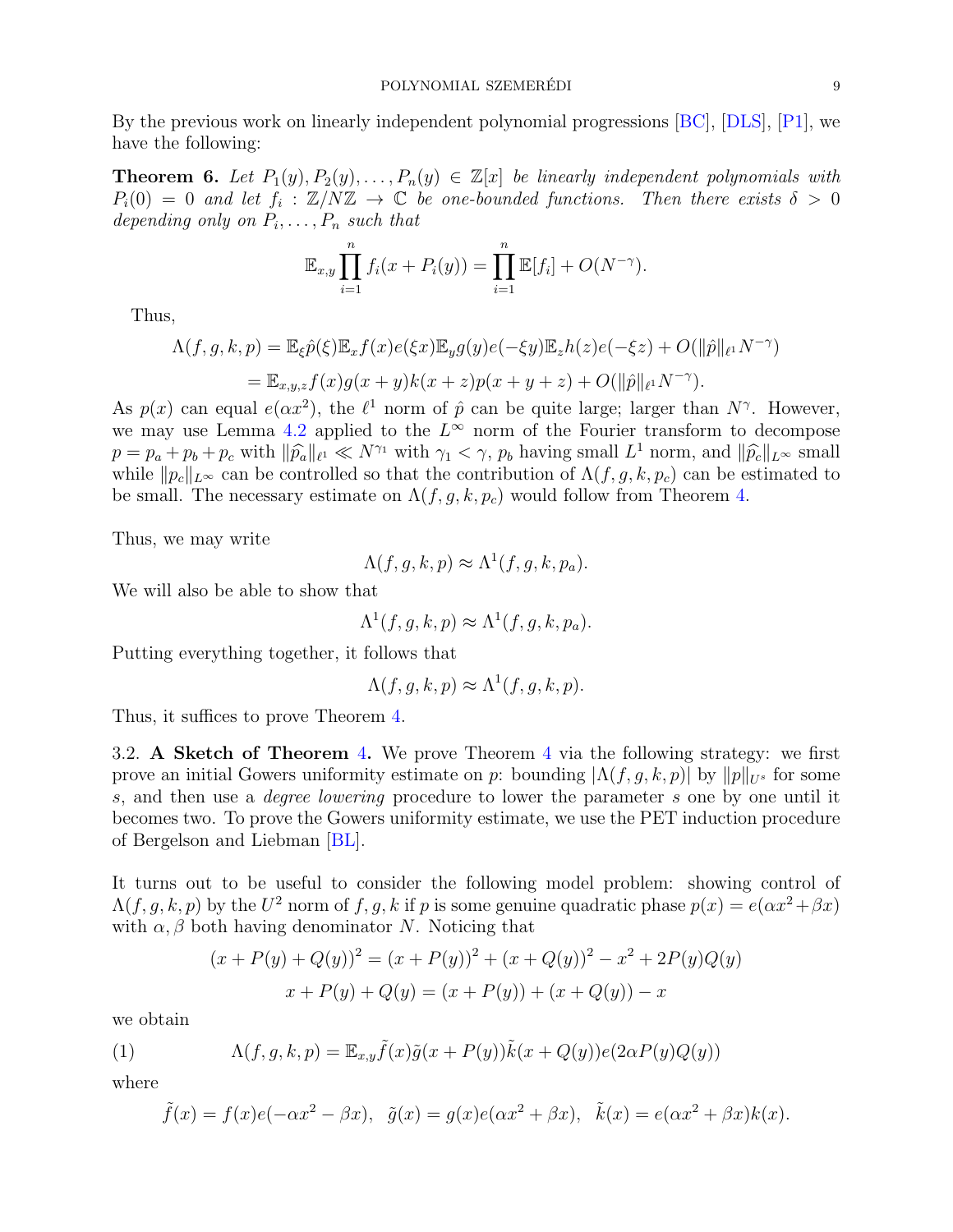#### 10 JAMES LENG

By observing that  $\alpha P(y)Q(y) = \alpha(x+P(y)Q(y))-\alpha x$ , applying Theorem [6](#page-8-0) to the progression  $(x, x + P(y), x + Q(y), x + 2P(y)Q(y))$ , we may bound, up to some small error,  $\Lambda(f, g, k, p)$ by the  $U^1$  norm of  $e(\alpha x)$ , which is zero if  $\alpha$  is nonzero. This implies that if  $\Lambda(f, g, k, p)$  is larger than the small error, then  $\alpha$  must be zero. Thus, applying Theorem [6](#page-8-0) again, we may bound (1) by

$$
|\mathbb{E}\tilde{f}(x)||\mathbb{E}\tilde{g}(x)||\mathbb{E}\tilde{k}(x)| \leq ||f||_{U^{2}}||g||_{U^{2}}||k||_{U^{2}}.
$$

 $\sum_{i} a_i \{\alpha_i n\} {\beta_i m}$  where  $\{\cdot\} = x - [x]$  where  $[x]$  is the nearest integer to x where we round In a slightly more general case, we take p to be bracket polynomials of the form  $B(n, m) =$ up (e.g.  $[1.5] = 2$ ). Notice that

$$
B(n+h, m) \equiv B(n, m) + B(h, m) + R(h, m, n)
$$

where  $R(h, m, n)$  contains terms that look like  $\{\alpha n\}$ { $\beta m$ },  $\{\alpha(n+h)\}$ { $\beta m$ }, or $\{\alpha h\}$ { $\beta m$ }. These terms are degree one nilsequences and can be Fourier expanded into terms that look like, for instance,  $e(a\alpha n + b\beta m)$ . Although it's not true that

$$
B(x + P(y) + Q(y), x + P(y) + Q(y)) \equiv B(x + P(y), x + P(y)) + B(x + Q(y), x + Q(y))
$$

$$
-B(x, x) + B(P(y), Q(y)) + B(Q(y), P(y)) \pmod{1}
$$

the remaining terms are degree one bracketed phases, and can be Fourier expanded. The key difference between the simplified case of taking our phase to be a globally quadratic phase and the bracket polynomial phase is the analysis of the equidistribution of  $B(P(y), Q(y))$  +  $B(Q(y), P(y))$ . We essentially show in Lemma [6](#page-18-0).1 that if  $B(P(y), Q(y)) + B(Q(y), P(y))$ fails to equidistribute, which will end up being the case, then the phase  $B(y, y)$  is essentially a degree two nilsequence on a degree one nilmanifold. The phase  $e(B(y, y))$  can thus be Fourier expanded and we are essentially in the globally quadratic case.

Doing the above for bracket polynomials is, modulo some technical details, enough to establish the main theorem, but in an effort to make the argument cleaner and more generalizable, we've written the argument in terms of nilsequences. In this case, "bracket polynomials" become "nilcharacters." We may exploit the "parallelopiped structure" of nilmanifolds to write a nilsequence  $F(q(n)\Gamma)$  as a linear combination of "dual nilsequences":

$$
F(g(n)\Gamma)) = \sum_{\alpha} \prod_{\omega \in \{0,1\}^3_*} C^{|\omega|-1} F_{\omega,\alpha}(g(n+h \cdot \omega)\Gamma) + O(\epsilon).
$$

In fact, an averaging argument shows that if F is a nilcharacter of some frequency  $\xi$ , then all the  $F_{\omega,\alpha}$  can be taken to be nilcharacters of the same frequency, so in a sense, nilcharacters are self dual. See Lemma [A.](#page-22-1)3 for more details. Substituting in  $n = x + P(y) + Q(y)$ ,  $h_1 = -P(y), h_2 = -Q(y), h_3 = -x$ , we've effectively realized the identity

$$
B(x + P(y) + Q(y), x + P(y) + Q(y)) \approx B(x + P(y), x + P(y)) + B(x + Q(y), x + Q(y))
$$

$$
-B(x,x) + B(P(y) + Q(y), P(y) + Q(y)) - B(P(y), P(y)) - B(Q(y), Q(y)) \pmod{1}
$$

in the abstract nilmanifold setting. We may then argue as in the bracket polynomial setting.

One more remark about the proof: a common technique used throughout the proof is stash*ing*, as coined by Freddie Manners in  $[M]$ . It informally states that for any sort of quantitative count

$$
\Lambda(f_1,\ldots,f_t)=\mathbb{E}_{x_1,\ldots,x_u}f_1(\phi_1(x))f_2(\phi_2(x))\cdots f_t(\phi_t(x))
$$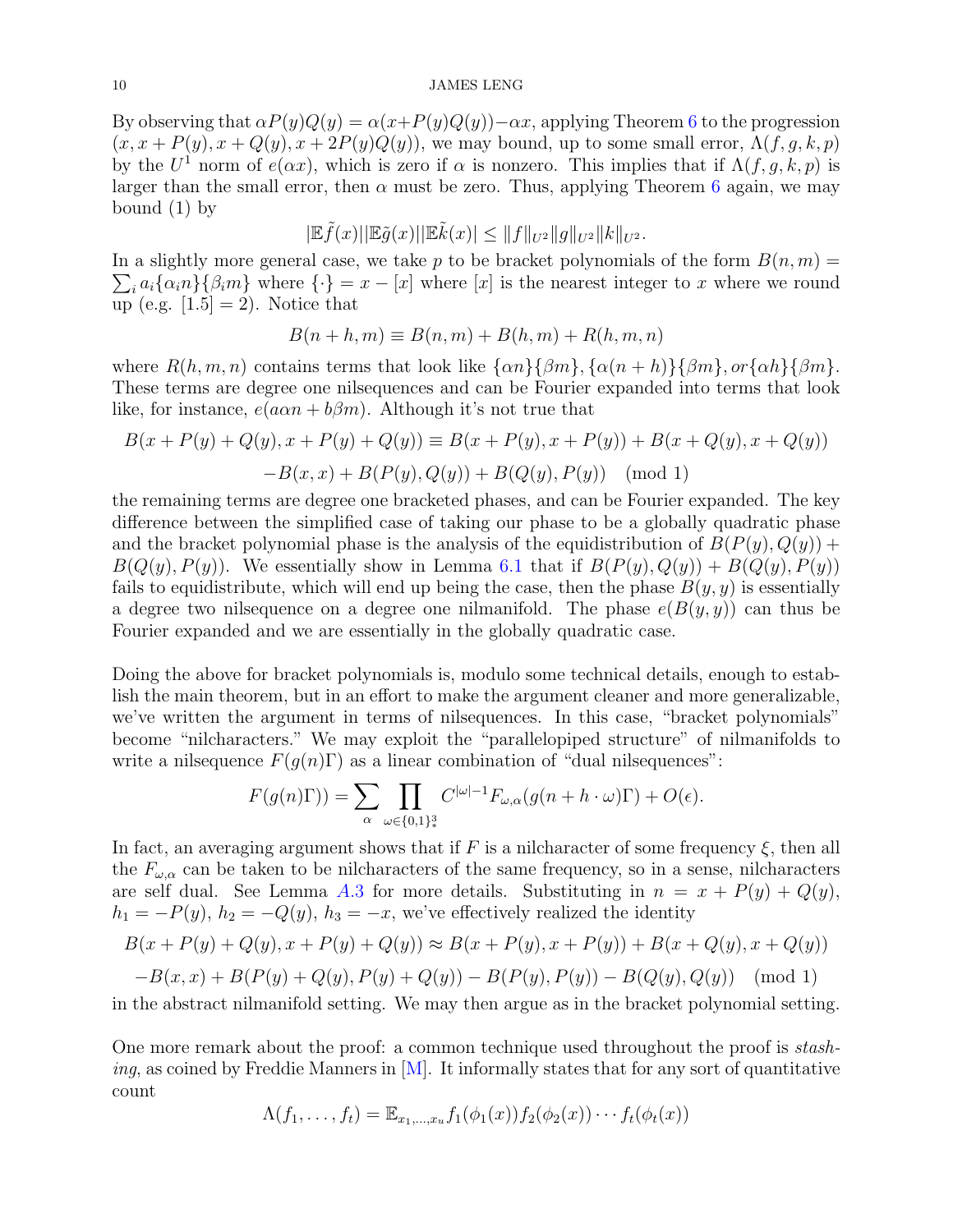if we can show that  $|\Lambda(f_1,\ldots,f_t)| \leq ||f_1||_{U^s}$  for any one-bounded  $f_i$ , then defining a "dual function"

$$
\mathcal{D}(f_2,\ldots,f_t) = \mathbb{E}_{v=\phi_1^{-1}(x_1,\ldots,x_u)} f_2(\phi_2(x)) \cdots f_t(\phi_t(x))
$$

then

 $|\Lambda(f_1,\ldots,f_t)|\,\mathbf{a} \leq \mathbf{b} \|\mathcal{D}(f_2,\ldots,f_t)\|_{U^s}^{1/2}.$ 

Usually this would follow from a simple application of Cauchy-Schwarz. For instance, if

$$
\Lambda(f_1, f_2, f_3) = \mathbb{E}_{x,y} f_1(x) f_2(x+y) f_3(x+y^2)
$$

then if we define

$$
\mathcal{D}(f_1, f_2) = \mathbb{E}_y f_1(x - y^2) f_2(x + y - y^2)
$$

it follows that

$$
|\Lambda(f_1, f_2, f_3)|^2 \leq \mathbb{E}_x \mathcal{D}(f_1, f_2) \overline{\mathcal{D}(f_1, f_2)} = \Lambda(\overline{f_1}, \overline{f_2}, \mathcal{D}(f_1, f_2)).
$$

Thus, a slogan the reader can keep in mind is that proving Gowers uniformity for a function f in a count  $\Lambda$  implies proving Gowers uniformity for its dual function.

# 4. FROM TRUE COMPLEXITY TO SZEMERÉDI'S THEOREM

4.1. Deducing Theorem [3](#page-2-0) from Theorem [4](#page-2-1). We begin this section with the following:

<span id="page-10-1"></span>**Lemma 4.1.** Let  $f, g, k \colon \mathbb{Z}/N\mathbb{Z} \to \mathbb{C}$  be one-bounded and  $p \colon \mathbb{Z}/N\mathbb{Z} \to \mathbb{C}$ . We have  $\Lambda(f, g, k, p) = \Lambda^1(f, g, k, p) + O(||\hat{p}||_{\ell^1} N^{-\gamma})$ 

for some  $\gamma > 0$ .

Proof. Fourier expanding, we see that

$$
p(x) = \sum_{\xi} \hat{p}(\xi)e(-\xi x)
$$

so that

$$
\Lambda(f, g, k, p) = \sum_{\xi} \hat{p}(\xi) \mathbb{E}_{x, y} f(x) g(x + P(y)) k(x + Q(y)) e(-\xi(x + P(y) + Q(y)))
$$
  
= 
$$
\sum_{\xi} p(\xi) \mathbb{E}_{x, y, z} f(x) e(\xi x) g(x + y) e(-\xi(x + y)) k(x + z) e(-\xi(x + z)) + O(\|\hat{p}\|_{\ell^1} N^{-\gamma})
$$
  
= 
$$
\mathbb{E}_{x, y, z} f(x) g(x + y) k(x + z) p(x + y + z) + O(\|\hat{p}\|_{\ell^1} N^{-\gamma})
$$

where the second equality follows from Theorem [6.](#page-8-0)  $\Box$ 

We use the following regularity lemma due to Peluse  $[P1]$ , a proof of which can be found in [\[PP3,](#page-26-8) Appendix A]:

<span id="page-10-0"></span>**Lemma 4.2.** Let  $f: \mathbb{Z}/N\mathbb{Z} \to \mathbb{C}$  be a function with  $L^2$  norm is at most 1 and  $\|\cdot\|$  any norm on  $(\mathbb{Z}/N\mathbb{Z})^{\mathbb{C}}$ ,  $\epsilon_1, \epsilon_2, \epsilon_3, \epsilon_4 > 0$  be such that  $\epsilon_2^{-1} \epsilon_3 + \epsilon_4^{-1} \epsilon_1 \leq \frac{1}{2}$  $\frac{1}{2}$ . Then we may write

$$
f = f_a + f_b + f_c
$$

where  $f_1, f_b, f_c \colon \mathbb{Z}/N\mathbb{Z} \to \mathbb{C}$  obey the bounds

$$
||f_a||^* \le \epsilon_1^{-1}, ||f_b||_{L^1} \le \epsilon_2, ||f_c||_{L^\infty} \le \epsilon_3^{-1}, ||f_c|| \le \epsilon_4
$$

and  $\|\cdot\|^*$  denotes the dual norm of  $\|\cdot\|.$ 

$$
\Box
$$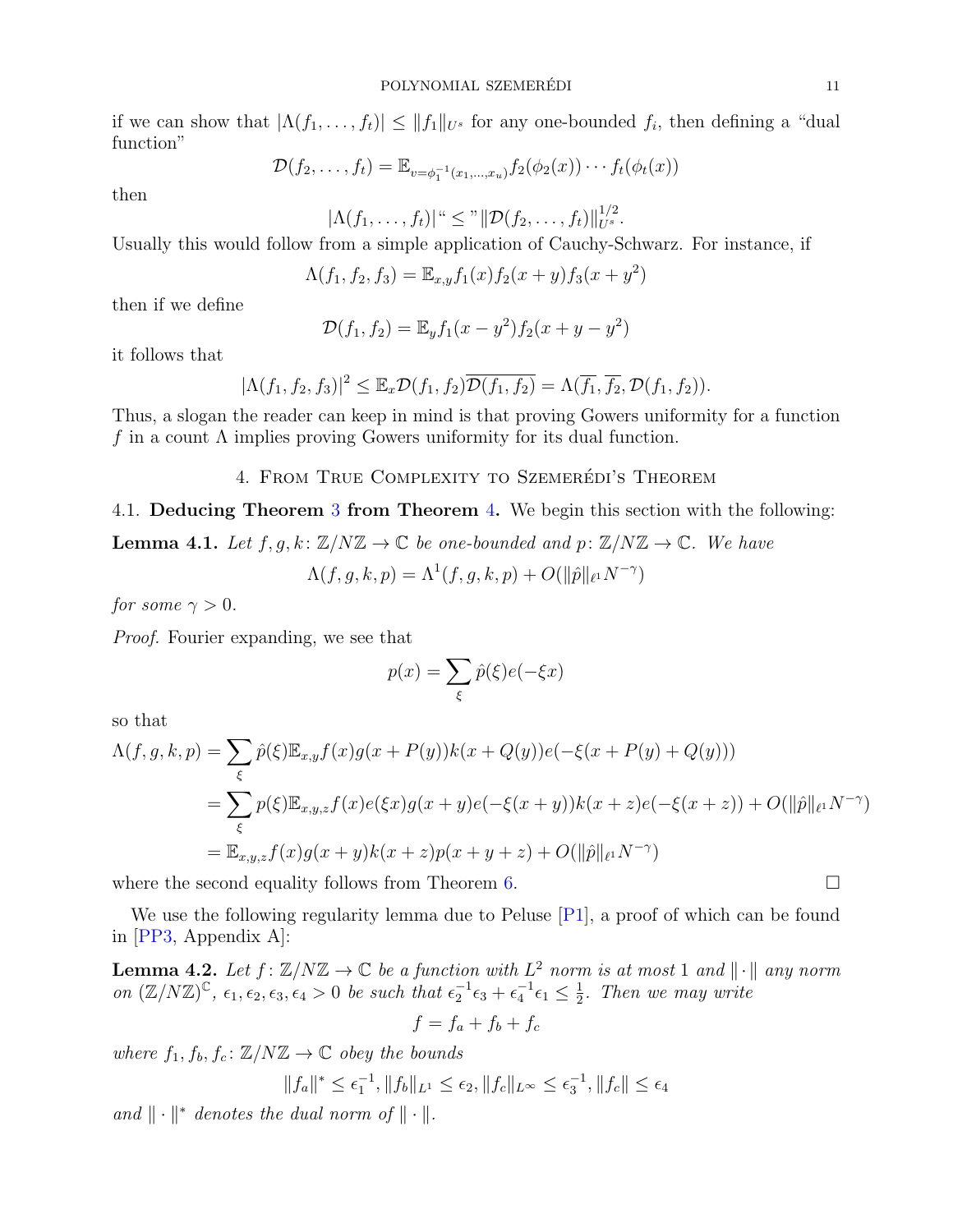12 JAMES LENG

Applying the lemma on p with the norm being the  $L^{\infty}$  of the Fourier transform,

$$
\Lambda(f,g,k,p) = \Lambda(f,g,k,p_a) + \Lambda(f,g,k,p_b) + \Lambda(f,g,k,p_c).
$$

The second term is bounded by

$$
|\Lambda(f,g,k,p_b)| \le \epsilon_2.
$$

Using Theorem [4,](#page-2-1) the last term either satisfies

$$
|\Lambda(f, g, k, p_c)| \le \epsilon_3^{-1} O\left(\frac{1}{\log_{O(1)}(N)}\right)
$$

or it satisfies

$$
|\Lambda(f,g,k,p_c)| \leq \epsilon_3^{-1} |\lambda(f,g,k,\epsilon_3 p_c)| \leq \epsilon_3^{-1} c_1 (\|\epsilon_3 p_c\|_{u^2}^{1/2}) = \epsilon_3^{-1} c_1 (\epsilon_3^{1/2} \epsilon_4)
$$

where  $c_1$  is an iterated logarithm function of the form  $c_1(x) = \frac{1}{\log_{O(1)}(x^{-1})}$ . By Lemma 4.[1,](#page-10-1) the first term is bounded by

$$
\Lambda(f,g,k,p_a) = \Lambda^1(f,g,k,p_a) + O(N^{-\delta} \epsilon_1^{-1}).
$$

We thus have

$$
\Lambda(f,g,k,p) = \Lambda^1(f,g,k,p_a) + O(N^{-\delta} \epsilon_1^{-1}) + O(\epsilon_3^{-1} c(\epsilon_3^{1/2} \epsilon_4)) + \epsilon_2 + \epsilon_3^{-1} O\left(\frac{1}{\log_{O(1)}(N)}\right).
$$

Doing the same procedure for  $\Lambda^1(f, g, k, p)$ , we see that

$$
\Lambda^1(f, g, k, p) = \Lambda^1(f, g, k, p_a) + O(N^{-\delta} \epsilon_1^{-1}) + O(\epsilon_3 \epsilon_4) + \epsilon_2.
$$

Thus,

$$
\Lambda(f,g,k,p) = \Lambda^1(f,g,k,p) + O(N^{-\delta} \epsilon_1^{-1}) + O(\epsilon_3^{-1} c(\epsilon_3^{1/2} \epsilon_4)) + O(\epsilon_3 \epsilon_4) + \epsilon_2 + \epsilon_3^{-1} O\left(\frac{1}{\log_{O(1)}(N)}\right).
$$

Picking  $\epsilon_3 \ll \epsilon_2 = O(\log_C(N))^{-1}$  for C large enough,  $\epsilon_4 \sim N^{-\gamma}$ ,  $\epsilon_1 \ll \epsilon_4$ , we obtain a bound of size

$$
\mathbb{E}_{x,y} f(x)g(x+P(y))k(x+Q(y))p(x+P(y)+Q(y)) = \mathbb{E}_{x,y,z} f(x)g(x+y)k(x+z)p(x+y+z) + O\left(\frac{1}{\log_{(O(1))}(N)}\right).
$$

This completes the proof of Theorem [3.](#page-2-0)

4.2. Deducing Conjecture [1](#page-3-0) from Conjecture [2](#page-4-0). To generalize the deduction of Theorem [3](#page-2-0) from Theorem [4,](#page-2-1) we can no longer rely on the Fourier transform. Instead, we use dual  $U^s$  functions. Indeed, as observed by  $[M]$ , correlating with dual functions tends to give more information than just correlating with functions. In this case, dual functions offer enough information that we can deduce Conjecture [2](#page-4-0) from Conjecture [1.](#page-3-0) It is helpful to think of the dual  $U^s$  norm as follows:

$$
||f||_{U^{s}}^{*} \approx \sum_{(f_{\omega,i}) \in (\mathbb{Z}/N\mathbb{Z})^{\{0,1\}^s_*}; ||f_{\omega,i}||_{\infty}=1} \{ \sum_{i} |a_i| : \sum_{i} a_i \mathcal{D}_{U^s}(f_{\omega,i}) = f \}
$$

where

$$
\mathcal{D}_{U^s}(f_{\omega})(x) = \sum_{h_1,\dots,h_s} \prod_{\omega \in \{0,1\}^s_*} f_{\omega}(x+h \cdot \omega).
$$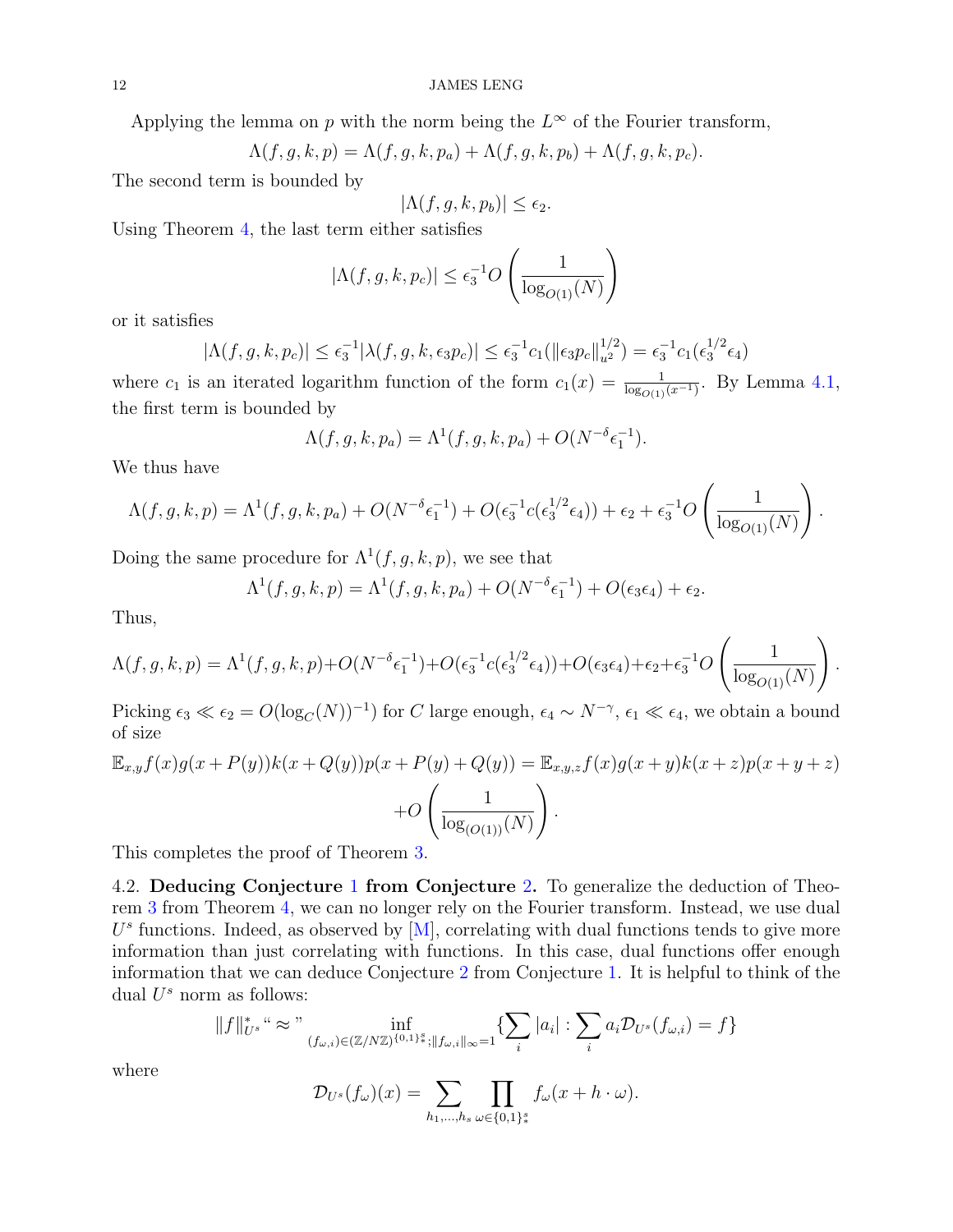While the above statement is not true, the  $U^s$  norm does have a rather obvious inverse theorem:

<span id="page-12-0"></span>**Proposition 4.1.** Suppose  $f : \mathbb{Z}/N\mathbb{Z} \to \mathbb{C}$  is a one-bounded function with  $||f||_{U^{s}} \geq \delta$ . Then there exists a dual U<sup>s</sup> function  $D_{U^{s}}((f_{\omega})_{\omega \in \{0,1\}^s})$  such that with  $f_{\omega}$  one-bounded functions

$$
|\langle f, D_{U^s}(f_\omega)\rangle| \geq \delta^{2^s}.
$$

In addition, [\[G1\]](#page-25-17) gives a procedure for converting an inverse theorem into a regularity lemma. Using that procedure on Lemma 4.[2,](#page-10-0) we have the following:

<span id="page-12-1"></span>**Lemma 4.3.** Let  $f : \mathbb{Z}/N\mathbb{Z} \to \mathbb{C}$  be a function with  $L^2$  norm at most one,  $\epsilon_1, \ldots, \epsilon_4$  be as in Lemma 4.[2](#page-10-0),  $\eta > 0$ . Then there exists a decomposition  $f = f_1 + f_2 + f_3$  where

s

$$
f_1 = \sum_j a_j D_{U^s}((f_{\omega,j})), \sum_j |a_j| \le \eta(\epsilon_1 \eta)^{-2}
$$

$$
||f_2||_{L^1} \le \epsilon_2 + \eta
$$

$$
||f_3||_{L^\infty} \le \epsilon_3^{-1}, \quad ||f_3||_{U^s} \le \epsilon_4.
$$

*Proof.* Apply Lemma [4](#page-10-0).2 for the norm  $\|\cdot\|_{U^s}$  to obtain a decomposition

$$
f = g_1 + g_2 + g_3.
$$

We shall desire a decomposition

$$
g_1 = \sum_j a_j D_{U^s}((f_{\omega,j})) + h
$$

where h has relatively small  $\ell^1$  norm. To do this, we follow the argument in [\[G1,](#page-25-17) Section 3.2]. If a decomposition doesn't exist with

$$
\sum_{j} |a_j| \le \eta(\epsilon_1 \eta)^{-2^s}
$$

$$
||h||_{\ell^1} \le \eta
$$

then by Hahn-Banach (or rather, by  $[G1, Corollary 3.2]$ ), there exists a linear functional  $\ell : \mathbb{Z}/N\mathbb{Z} \to \mathbb{C}$  such that  $\langle \ell, D_{U^s}((f_\omega)) \rangle < \eta^{-1}(\epsilon_1 \eta)^{2^s}$  for all dual  $U^s$  functions,  $\langle g_1, \ell \rangle > 1$ , and  $\|\ell\|_{L^{\infty}} \leq \eta^{-1}$ . However,  $\langle g_1, \ell \rangle > 1$  $\langle g_1, \ell \rangle > 1$  $\langle g_1, \ell \rangle > 1$  implies that  $\|\ell\|_{U^{s}} \geq \epsilon_1$ . By Proposition 4.1, this implies that

$$
\langle \ell, \mathcal{D}_{U^s}(f_\omega) \rangle \geq \eta^{-1}(\epsilon_1 \eta)^{2^s}
$$

which is a contradiction. Hence, such a decomposition exists, and letting

$$
f_1 = g_1 - h, f_2 = g_2 + h, f_3 = g_3
$$

we obtain the desired result.

For  $P = (P_1, \ldots, P_s)$  where its components are linearly independent and  $P_i(0) = 0, s \ge t$ let

$$
\Lambda_{s,t}((f_{\omega})) = \mathbb{E}_{x,y} \prod_{\omega \in \{0,1\}^s : |\omega| \le t} f_{\omega}(x + \omega \cdot P)
$$

$$
\Lambda_{s,t}^1((f_{\omega})) = \mathbb{E}_{x,h_1,\dots,h_s} \prod_{\omega \in \{0,1\}^t : |\omega| \le t} f_{\omega}(x + \omega \cdot h).
$$

We shall give a proof that Conjecture [2](#page-4-0) implies Conjecture [1](#page-3-0) via a double induction on s and t. Specifically, we show that  $(s, t - 1)$  implies  $(s, t)$  and  $(t, t - 1)$  implies  $(t, t)$ . The base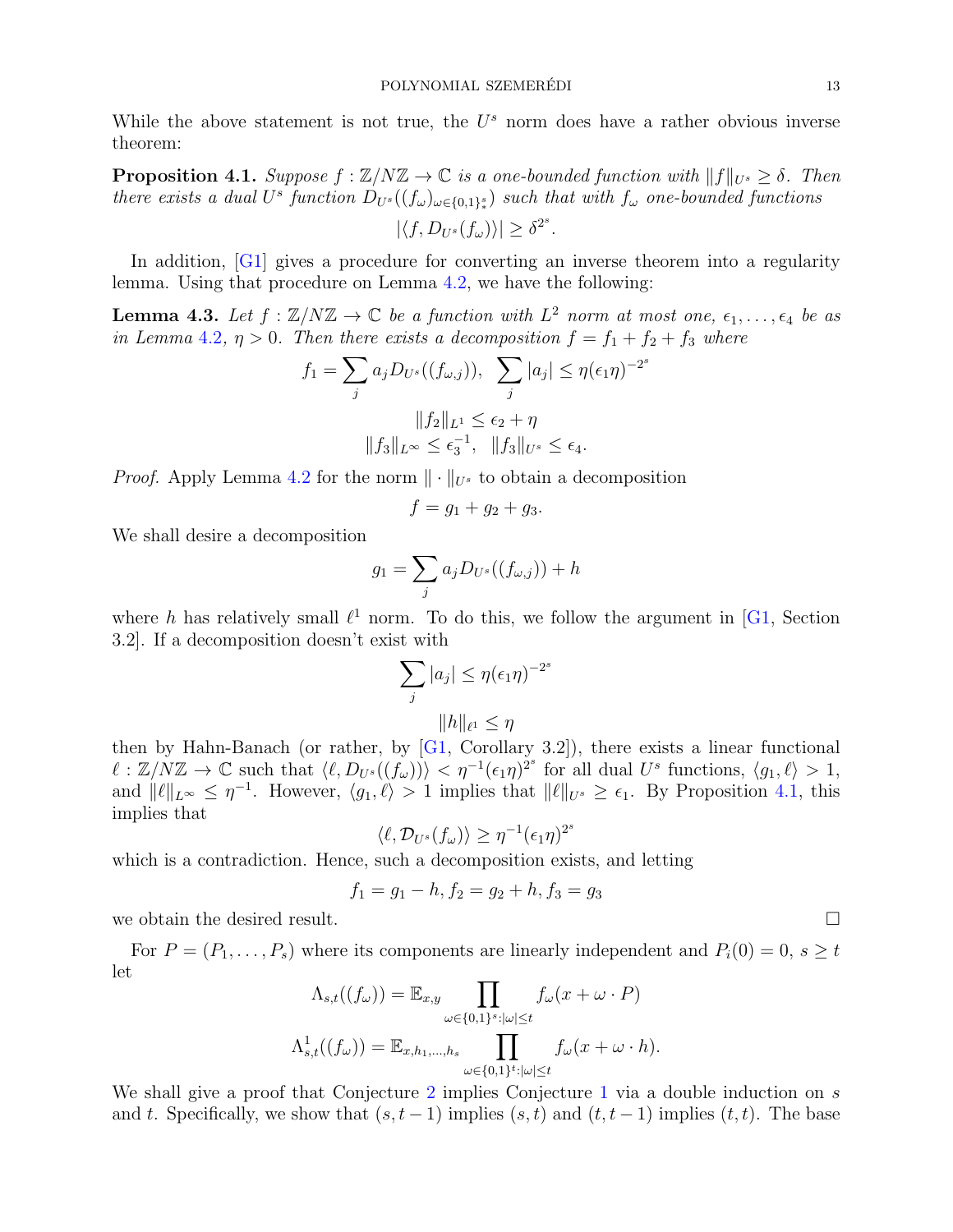case follows from Theorem [6.](#page-8-0)

 $(s, t - 1)$  implies  $(s, t)$ For each  $\omega'$  with  $|\omega'| = t$ , we use Lemma [4](#page-12-1).3 for the  $U^t$  norm to decompose

$$
f_{\omega'} = f_{\omega',1} + f_{\omega',2} + f_{\omega',3}.
$$

The point is that in the dual function

$$
D_{U^t}(g_{\omega})(x+\omega'\cdot P(y))=\mathbb{E}_{h_1,\dots,h_t}\prod_{\omega\in\{0,1\}^t_*}g_{\omega'}(x+\omega'\cdot P(y)+\omega\cdot h),
$$

letting  $j_{\omega',1},\ldots,j_{\omega',t}$  being the indices of the nonzero components of  $\omega'$ , we can make the change of variables  $h_i \mapsto h_i - P_{j_{\omega',i}}(y)$  to essentially eliminate the  $x + \omega' \cdot P(y)$  term, and reduce to the  $(s, t-1)$  case. As in the deduction of Theorem [3](#page-2-0) from Theorem [4,](#page-2-1) it follows that the main term reduces to the the setting of  $(s, t-1)$ .

**Lemma 4.4.** Let  $(f_\omega)_{\omega \in \{0,1\}^s}$  be one-bounded functions on  $\mathbb{Z}/N\mathbb{Z}$ . For  $\omega$  with  $|\omega| = t$ , we have

$$
|\Lambda^1_{s,t}(f_\omega)| \le \|f_\omega\|_{U^t}
$$

Proof. This follows from the Cauchy-Schwarz-Gowers inequality (Lemma 2.[1\)](#page-6-0) along the variables x and  $h_i$ 's where  $\omega$  appear in.

Letting

$$
\epsilon_1 \ll \epsilon_4 = O((\log_{C_1}(N))^{-1}), \epsilon_2 \ll \epsilon_3 = O((\log_{C_2}(N))^{-1}), \eta = \epsilon_1
$$

with  $C_1, C_2$  sufficiently large, and  $c$  a small constant, we obtain that

$$
\Lambda_{s,t}(f_{\omega,1}) = \Lambda_{s,t}^1(f_{\omega,1}) + O\left(\frac{1}{\log_{O(1)}(N)}\right)
$$

and the other terms involving  $f_{\omega,2}$  and  $f_{\omega,3}$  are of order  $O\left(\frac{1}{\log_{10}(\frac{1}{\omega})}\right)$  $log_{O(1)}(N)$ . In addition,

$$
\Lambda^1_{s,t}(f_{\omega,1}) = \Lambda^1(f_{\omega}) + O\left(\frac{1}{\log_{O(1)}(N)}\right)
$$

as well. Thus,

$$
\Lambda_{s,t}(f_{\omega}) = \Lambda_{s,t}^1(f_{\omega}) + O\left(\frac{1}{\log_{O(1)}(N)}\right)
$$

 $(t, t-1)$  implies  $(t, t)$ 

The proof is essentially the same as above. We use Lemma [4](#page-12-1).3 on the function  $f_{1<sup>t</sup>}$  to decompose

$$
f_{1t} = f_{1t,1} + f_{1t,2} + f_{1t,3}
$$

$$
f_{1t,1} = \sum_{i} a_j D_{Ut}((f_{\omega,j})),
$$

with

$$
f_{1^t,2}
$$
 has small  $\ell^1$  norm, and  $f_{1^t,3}$  has controlled  $L^{\infty}$  norm and small  $U^s$  norm. As above, we have

$$
f_{1^t,1}(x+P_1(y)+\cdots+P_t(y))=\sum_j a_j \mathbb{E}_{h_1,\ldots,h_t}\prod_{\omega\in\{0,1\}^t_*} f_{\omega,j}(x+P_1(y)+\cdots+P_t(y)+\omega\cdot h).
$$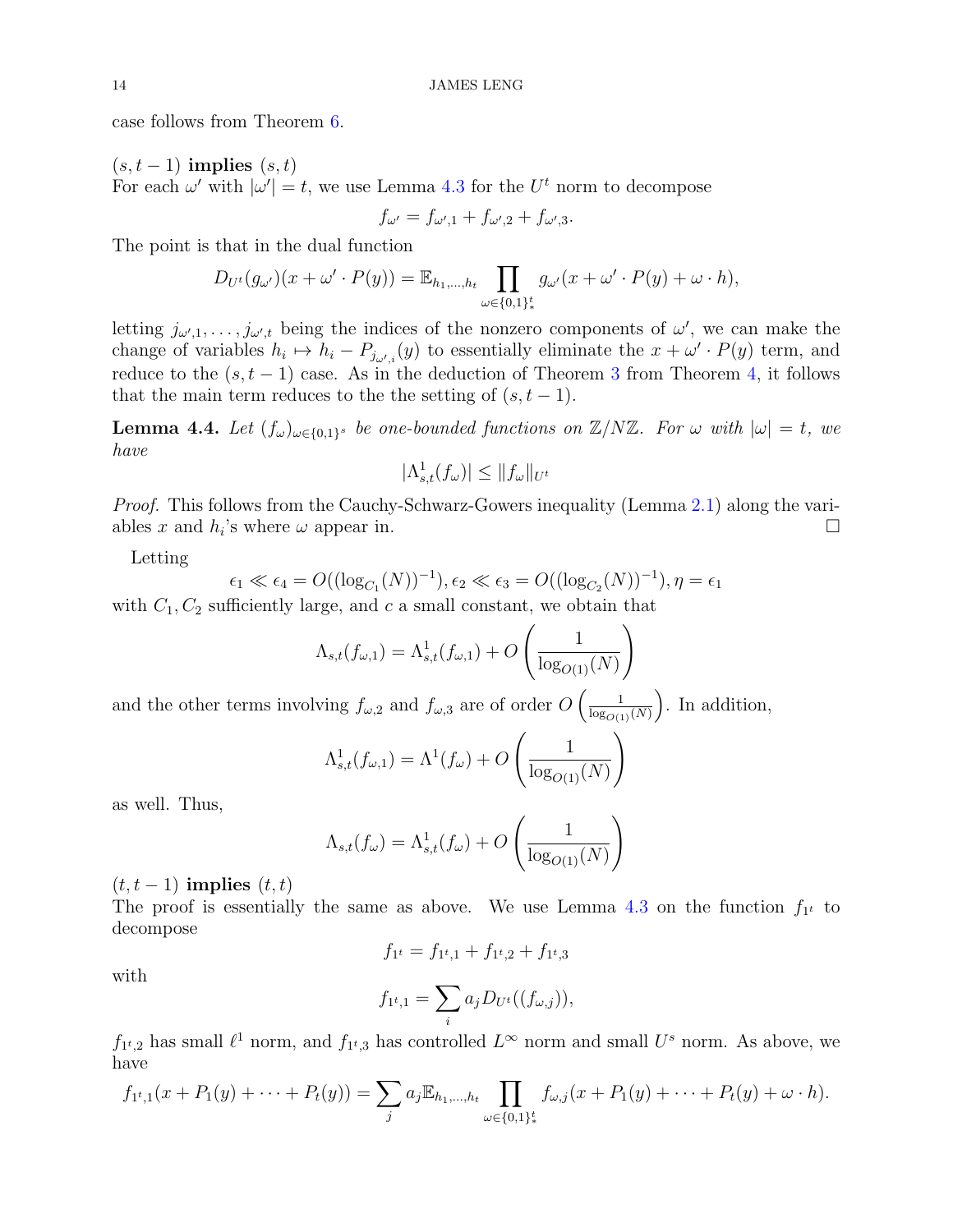Making a change of variables  $h_1 \mapsto h_1 - P_1(y), \ldots, h_t \mapsto h_t - P_t(y)$ , it follows that we have gotten rid of the  $x + P_1(y) + \cdots + P_t(y)$  term and we are in the realm of the  $(t, t-1)$  case. Choosing

$$
\epsilon_1 \ll \epsilon_4 = O((\log_{C_1}(N))^{-1}), \epsilon_2 \ll \epsilon_3 = O((\log_{C_2}(N))^{-1}), \eta = \epsilon_1
$$

with  $C_1$  and  $C_2$  sufficiently large and c sufficiently small would ensure that our error terms are sufficiently small, thereby letting us conclude that

$$
\Lambda_{t,t}(f_{\omega,1}) = \Lambda_{t,t}^1(f_{\omega,1}) + O\left(\frac{1}{\log_{O(1)}(N)}\right)
$$

and since the terms  $f_{\omega,2}$ ,  $f_{\omega,3}$  are either small or have small Gowers norm, it follows that

$$
\Lambda_{t,t}(f_{\omega}) = \Lambda_{t,t}^1(f_{\omega}) + O\left(\frac{1}{\log_{O(1)}(N)}\right).
$$

# 5. PET Induction

Our first step towards the proof of Theorem [4](#page-2-1) is proving an initial Gowers norm estimate. We do this by using PET induction, due to Bergelson and Liebman in [\[BL\]](#page-24-1). A proof can be found in  $[Pr2]$  (see also  $[Pr1]$ ).

<span id="page-14-0"></span>**Lemma 5.1.** There exists some s,  $c, \zeta > 0$  such that

$$
|\Lambda(f,g,k,p)| \ll \min(\|f\|_{U^s}, \|g\|_{U^s}, \|k\|_{U^s}, \|p\|_{U^s})^c + O(N^{-\zeta})
$$

for all one-bounded functions  $f, g, k, p$ .

Remark. If  $P(y) = y^2$  and  $Q(y) = y^3$ , we may take an upper bound of s to be 34.

Let  $\Lambda^{2}(f, g, k, p) = \mathbb{E}_{x,y} f(x)g(x + P(y))k(x + Q(y))p(y).$ 

<span id="page-14-1"></span>**Lemma 5.2.** Let  $f, q, k, p$  be one-bounded functions. Then there exists  $s, c, \zeta > 0$  not depending on  $f, g, k, p$  such that

 $|\Lambda^2(f,g,k,p))| \ll \min(||f||_{U^s}, ||g||_{U^s}, ||k||_{U^s})^c + O(N^{-\zeta}).$ 

Proof. By Cauchy-Schwarz on y, we have

$$
|\Lambda^{2}(f,g,k,p)| \leq \mathbb{E}_{x,y,h}\Delta_{h}f(x)\Delta_{h}g(x+P(y))\Delta_{h}k(x+Q(y)).
$$

Here,  $\Delta_h f(x) = \overline{f(x+h)} f(x)$  (see section 2 for notation). We use PET induction to bound the above by

$$
\mathbb{E}_h \|\Delta_h f\|_{U^s}^c + O(N^{-\zeta_1}) \ll \|f\|_{U^{s+1}}^{c'} + O(N^{-\zeta}).
$$

The other cases for  $g, k$  are similar.

Thus, by Lemma 5.[1,](#page-14-0) we may bound

$$
|\Lambda(f,g,k,p)| \ll ||p||_{U^s}^{O(1)} + O(N^{-\zeta_1})
$$

Let

$$
\mathcal{D}(f,g,k)(x) = \mathbb{E}_y f(x - P(y) - Q(y))g(x - Q(y))k(x - P(y)).
$$

Then by Cauchy-Schwarz (see the discussion on stashing in section 3), it follows that

 $|\Lambda(f,g,k,p)| \leq (\mathbb{E}_x |D(f,g,k)|^2)^{1/2} = |\Lambda(\overline{f},\overline{g},\overline{k},\mathcal{D}(f,g,k))|^{1/2} \leq ||\mathcal{D}(f,g,k)||_{U^s}^{O(1)} + O(N^{-\zeta})$ where the last inequality follows by invoking Lemma 5.[1.](#page-14-0) By using repeating the *stashing* argument, Theorem [4](#page-2-1) thus follows from the following: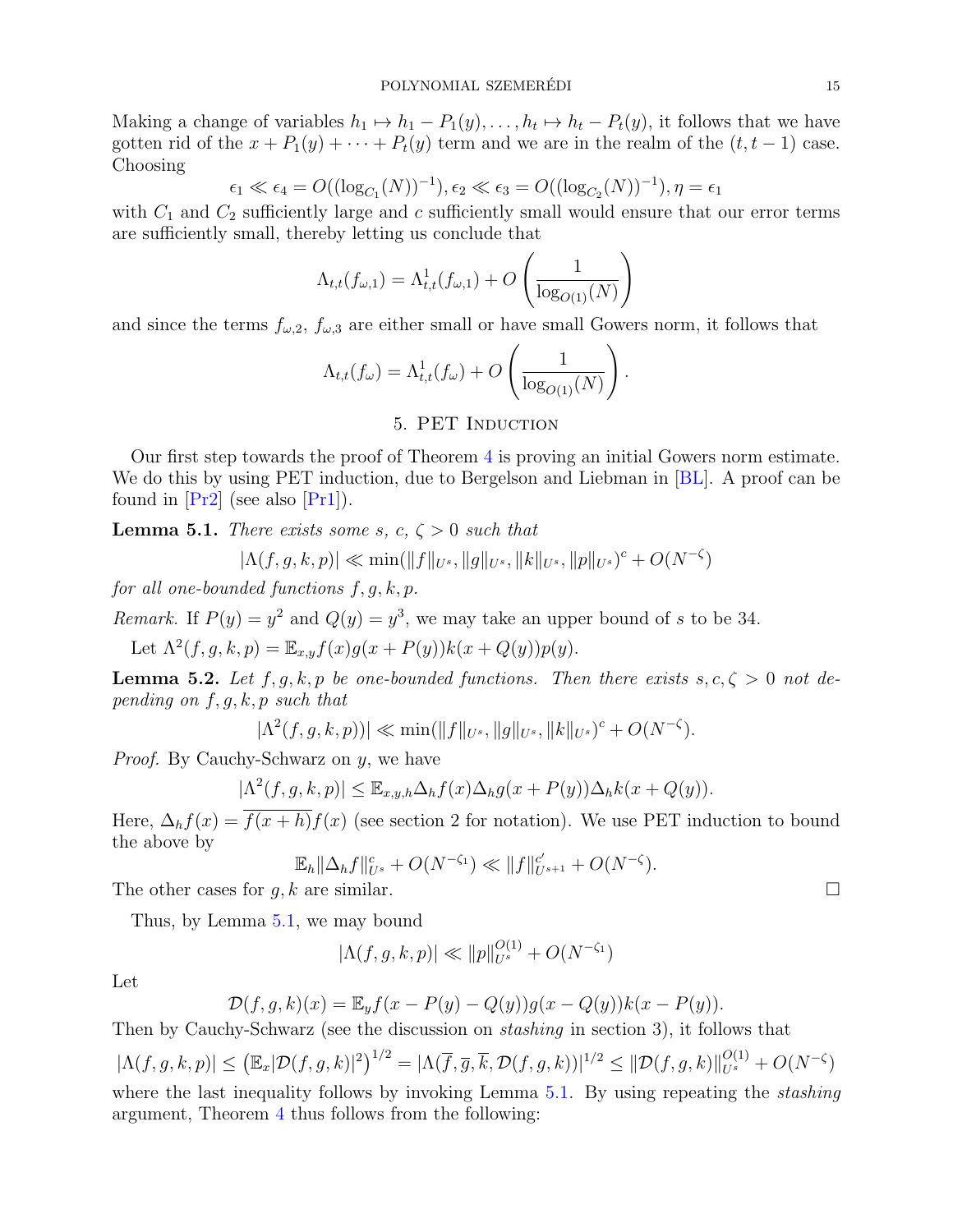<span id="page-15-1"></span>**Theorem 7** (Degree Lowering). Let  $s \geq 2$ . If

$$
\|\mathcal{D}(f,g,k)\|_{U^{s+1}} \ge \delta
$$

then either  $\delta \ll 1/\exp_{O(1)}(N^{-1})$  or

$$
||p||_{U^s} \ge c'(\delta)
$$

where  $c'$  is an iterated exponential function.

Remark. We may in fact take  $c'$  to be an order two iterated exponential function. Since this makes the notation much more cumbersome, we choose not to do so here.

An important tool in the degree lowering argument is the following, due to Peluse [\[P1,](#page-25-3) Lemma 5.1] (see e.g. the proof of  $[Pr1, Lemma 6.3]$  for a more refined formulation):

<span id="page-15-0"></span>**Lemma 5.3** (Dual-Difference Interchanging). Let  $f_0 : \mathbb{Z}/N\mathbb{Z} \to \mathbb{C}$ ,  $f_1, f_2, \ldots, f_m : (\mathbb{Z}/N\mathbb{Z})^2 \to$  $\mathbb C$  be one-bounded functions,  $F(x) = \mathbb E_y f_0(y) \prod_i f_i(x, y)$ , and  $s \geq 2$ . Then

$$
||F||_{U^{s}}^{2^{s+1}} \leq \mathbb{E}_{h}||F_{h}||_{U^{s-1}}^{2^{s-1}}
$$

where

$$
F_h(x) = \mathbb{E}_y \prod_i \Delta_h f_i(x, y)
$$

where if  $h = (h_1, \ldots, h_t)$ ,  $\Delta_h f_i(x, y) = \prod_{\omega \in \{0,1\}^t} C^{|\omega|} f_i(x + \omega \cdot h, y)$ . As a consequence, for  $t \geq 0$ , 2  $.9 + 13$ 8

$$
||F||_{U^{t+3}}^{2^{2t+3}} \leq \mathbb{E}_{h_1,\ldots,h_t} ||F_h||_{U^3}^8.
$$

Proof. We have

$$
||F||_{U^{s}}^{2^{s}} = \mathbb{E}_{x,h_1,...,h_s} \mathbb{E}_{y \in \mathbb{Z}/N\mathbb{Z}^{\{0,1\}^{s}}}\prod_{i} \prod_{\omega \in \{0,1\}^{s}} C^{|\omega|} [f_i(x+\omega \cdot x, y_{\omega}) f_0(y_{\omega})].
$$

By Cauchy-Schwarz to eliminate the factor  $\prod_{\omega \in \{0,1\}^s} f_0(y_\omega) \prod_{\omega \in \{0,1\}^s : \omega_s = 0} f_i(x + h \cdot \omega)$ , we have

$$
||F||_{U^{s}}^{2^{s+1}} \leq \mathbb{E}_{x,y,h} \mathbb{E}_{h_s,h_s'} \prod_{\omega \in \{0,1\}^{s-1}} \prod_{i=1}^{m} C^{|\omega|-1} [\overline{f_i(x+h\cdot\omega+h_s,y_{\omega})} f_i(x+h\cdot\omega+h_s',y_{\omega})].
$$

Finally, making a change of variables  $h_s \mapsto h_s - h'_s$  and  $x \mapsto x - h'_s$  we have the desired inequality

$$
||F||_{U^s}^{2^{s+1}} \leq \sum_h ||F_h||_{U^{s-1}}^{2^{s-1}}.
$$

To deduce the inequality

$$
||F||_{U^{t+3}}^{2^{2t+3}} \leq \mathbb{E}_{h_1,\dots,h_t} ||F_h(x)||_{U^3}^8,
$$

we use induction on t. This is obvious for  $t = 0$ . Suppose the above inequality holds for t. Then

$$
||F||_{U^{t+4}}^{2^{2t+5}} = (||F||_{U^{t+4}}^{2^{t+5}})^{2^t}
$$

We see that

$$
||F||_{U^{t+4}}^{2^{t+5}} \leq \mathbb{E}_h ||F_h||_{U^{t+3}}^{2^{t+3}}
$$

so by Hölder's inequality and induction,

$$
(\|F\|_{U^{t+4}}^{2^{t+5}})^{2^t} \leq \mathbb{E}_h \|F_h\|_{U^{t+3}}^{2^{2t+3}} \leq \mathbb{E}_{h_1,\ldots,h_{t+1}} \|F_h\|_{U^3}^8.
$$

 $\Box$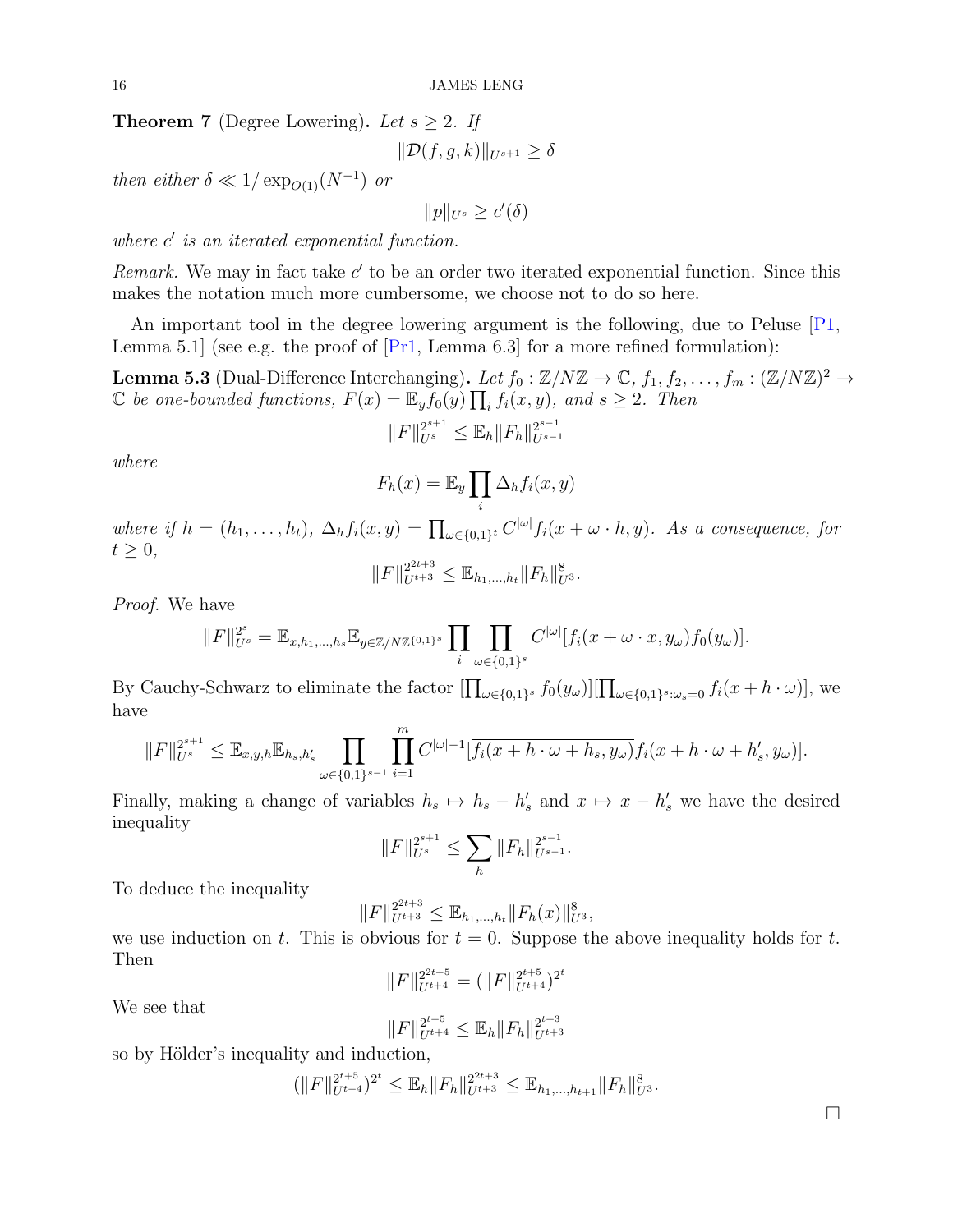Remark. This lemma is actually a slightly stronger variant of [\[P1,](#page-25-3) Lemma 5.1], where Peluse does not include the  $f_0(y)$  term. The proofs of Lemma [5](#page-15-0).3 and of [\[P1,](#page-25-3) Lemma 5.1] are essentially identical, though.

Let the notation and hypotheses be as in Theorem [7.](#page-15-1) Let

$$
\mathcal{D}_h(f,g,k)(x) = \mathbb{E}_y \Delta_h f(x - P(y) - Q(y)) \Delta_h g(x - Q(y)) \Delta_h k(x - P(y)).
$$

By Lemma 5.[3,](#page-15-0) we see that

$$
\mathbb{E}_{h_1,\dots,h_{s-2}}||\mathcal{D}_h(f,g,k)||_{U^3}^8 \gg \delta^{O(1)}.
$$

By the pigeonhole principle, it follows that for at least  $\delta^2$  of the h's,

$$
\|\mathcal{D}_h(f,g,k)\|_{U^3}\geq \delta^{O(1)}.
$$

Applying the  $U^3$  inverse theorem Theorem [9](#page-22-0) and Fourier approximating via Lemma [A.](#page-21-0)1  $\mathcal{D}_h(f,g,k)$  correlates with a nilcharacter  $F_h(m_h(n)\Gamma)$  of frequency  $\xi_h$  with  $|\xi_h| \leq \delta^{-O(r)^{O(1)}}$ , with the nilmanifold having dimension r at most  $\delta^{-O(1)}$ . By Lemma [A.](#page-22-1)3 we may essentially replace  $F(m_h(n)\Gamma)$  with its dual

$$
G_{h,\ell}(x) = \prod_{\omega \in \{0,1\}^3_*} C^{|\omega|-1} F_{h,\omega}(m_h(x+\ell \cdot \omega)\Gamma)
$$

where  $m_h$  is the nilsequence, and each  $F_{\omega,h}$  is a nilcharacter of frequency  $\xi_h$ . By dividing by the Lipschitz norm, we may assume that  $F_h$  and  $F_{h,\omega}$  are of Lipschitz norm one. Thus, we have

$$
\mathbb{E}_{h_1,\ldots,h_{s-2}} |\langle \mathcal{D}_h(f,g,k), F_h(m_h(x)\Gamma) \rangle|^8 \gg \exp(-\delta^{-O(1)})
$$

and

$$
\mathbb{E}_{h_1,\dots,h_{s-2}} |\langle \mathcal{D}_h(f,g,k), G_{h,\ell}(x) \rangle|^8 \gg \exp(-\delta^{-C})
$$

for some possibly large  $C > 0$ .

## 6. Equidistribution of the Nilcharacter

Let  $\epsilon = \exp(-\delta^{-C})$ . We separate each term in the sum into two cases: for each h, either

 $|\langle \mathcal{D}_h(f, g, k)(x), G_{h,\ell}(x)\rangle|^8 < \epsilon^2$ 

or

$$
|\langle \mathcal{D}_h(f,g,k)(x),G_{h,\ell}(x)\rangle|^8 \ge \epsilon^2.
$$

The former case contributes a relatively small portion to the sum, so we only need to analyze the latter case. It is here where it is apparent why we work with a dual nilsequence instead of a nilsequence. Indeed, the identity

$$
(x + P(y) + Q(y))^{2} = (x + P(y))^{2} + (x + Q(y))^{2} - x^{2} + 2P(y)Q(y)
$$

is a reflection of the fact that if

$$
\partial_{h_1,h_2,h_3}\phi(x)=0
$$

for all  $x, h_1, h_2, h_3$ , i.e.,

$$
\phi(x+h_1+h_2+h_3) - \phi(x+h_1+h_2) - \phi(x+h_1+h_3) - \phi(x+h_2+h_3) + \phi(x+h_1) + \phi(x+h_2) + \phi(x+h_3) - \phi(x) = 0
$$
 then

$$
\phi(P(y)+Q(y)) - \phi(x+P(y)+Q(y)) - \phi(P(y)) - \phi(Q(y)) + \phi(x+P(y)) + \phi(x+Q(y)) + \phi(0) - \phi(x) = 0
$$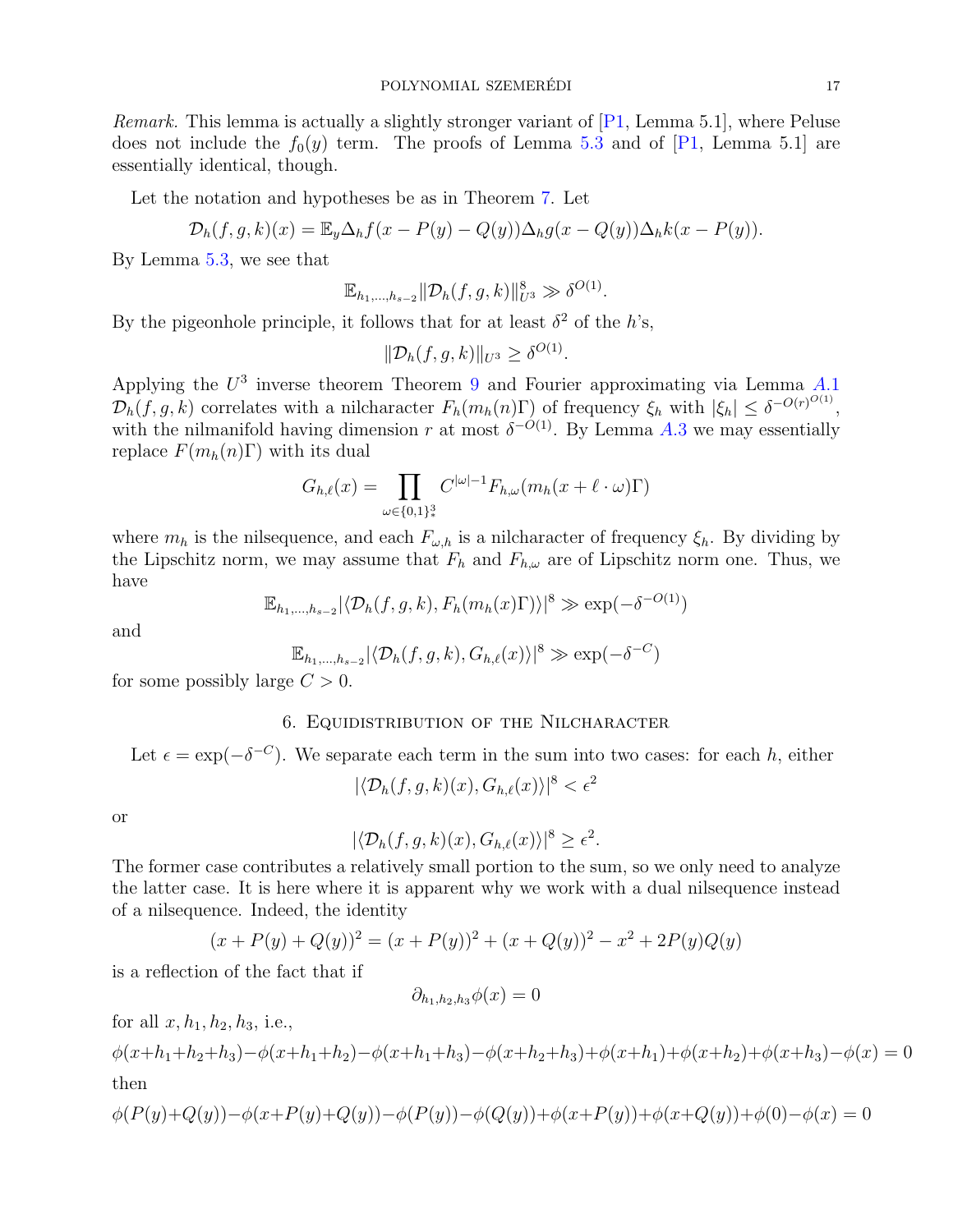by substituting  $P(y)$  in place of  $h_1$ ,  $Q(y)$  in place of  $h_2$ , and  $-x$  in place of  $h_3$ . Thus, letting  $\ell_1 = -P(y), \ell_2 = -Q(y),$  and  $\ell_3 = -x$ , we obtain

$$
|\mathbb{E}_{x,y} f_1(x)g_1(x+P(y))k_1(x+Q(y))K(y)| \ge \epsilon^{O(1)}
$$

with

$$
f_1(x) = F_{110,h}(m_h(x)\Gamma)\Delta_h f(x),
$$
  
\n
$$
g_1(x) = \overline{F}_{010,h}(m_h(x)\Gamma)\Delta_h g(x),
$$
  
\n
$$
k_1(x) = \overline{F}_{100,h}(m_h(x)\Gamma)\Delta_h k(x).
$$
  
\n
$$
K(x) = F_{001,h}(m_h(P(y) + Q(y))\Gamma)\overline{F_{011,h}}(m_h(P(y))\Gamma)\overline{F_{101,h}}(m_h(Q(y))\Gamma)
$$

By Lemma 5.[2,](#page-14-1) we may bound the above by  $||k||_{U^t}$  for some t. Letting

$$
\mathcal{D}(f_1, g_1)(x) = \mathbb{E}_y f_1(x - Q(y))g_1(x + P(y) - Q(y))K(y)
$$

it follows from Cauchy-Schwarz that

$$
\|\mathcal{D}(f_1,g_1)\|_{U^t}\gg \epsilon^{O(1)}.
$$

By Lemma [5](#page-15-0).3 and the  $U^2$  inverse theorem (Theorem [5\)](#page-6-1), it follows that

$$
\mathbb{E}_{h \in \mathbb{Z}/N\mathbb{Z}^{t-2}} |\mathbb{E}\Delta_h f_1(x - Q(y))\Delta_h g_1(x + P(y) - Q(y))e(\alpha_h x)| \gg \epsilon^{O(1)}.
$$

This is where we use previous results on linearly independent progressions of [\[BC\]](#page-24-2), [\[DLS\]](#page-24-3), and  $[P1]$ :

<span id="page-17-0"></span>**Theorem 8** ([\[DLS\]](#page-24-3), [\[P1\]](#page-25-3), [\[P3\]](#page-26-10)). Let  $f, g, p: \mathbb{Z}/N\mathbb{Z} \to \mathbb{C}$  be one-bounded functions. Then  $\mathbb{E}_{x,y}f(x)g(x+P(y))p(x+Q(y)) = \mathbb{E}f\mathbb{E}g\mathbb{E}p + O(N^{-\gamma})$ 

for some  $\gamma > 0$ .

Thus, we may assume that  $\alpha_h = 0$  up to an error of  $N^{-\gamma}$  which is much smaller than any error we will obtain. It follows that

$$
||f_1||_{U^{t-1}} \gg \epsilon^{O(1)}.
$$

Letting

$$
\mathcal{D}(g_1, k_1)(x) = \mathbb{E}_y g_1(x + P(y))k_1(x + Q(y))K(y)
$$

we have by the stashing argument,

 $||\mathcal{D}(g_1, k_1)||_{U^{t-1}} \gg \epsilon^{O(1)}.$ 

Thus, by Lemma 5.[3,](#page-15-0) it follows that

$$
\mathbb{E}_{h\in\mathbb{Z}/N\mathbb{Z}^{t-2}}\|\mathcal{D}_h(g_1,k_1)\|_{U^1}^2\gg\epsilon^{O(1)}.
$$

This implies that

$$
||k_1||_{U^{t-1}} \gg \epsilon^{O(1)}
$$

.

We may thus iterate this procedure until

 $||f_1||_{U^2} \gg \epsilon^{O(1)}$ 

and thus

$$
||k_1||_{U^2} \gg \epsilon^{O(1)} ||\mathcal{D}(f_1, g_1)||_{U^2} \gg \epsilon^{O(1)}.
$$

This time, however, we must account for the term  $K(y)$ . Thus, there exists  $\alpha$  such that

$$
|\mathbb{E}_{x,y}f_1(x)g_1(x+P(y))e(\alpha Q(y))K(y)| \gg \epsilon^{O(1)}.
$$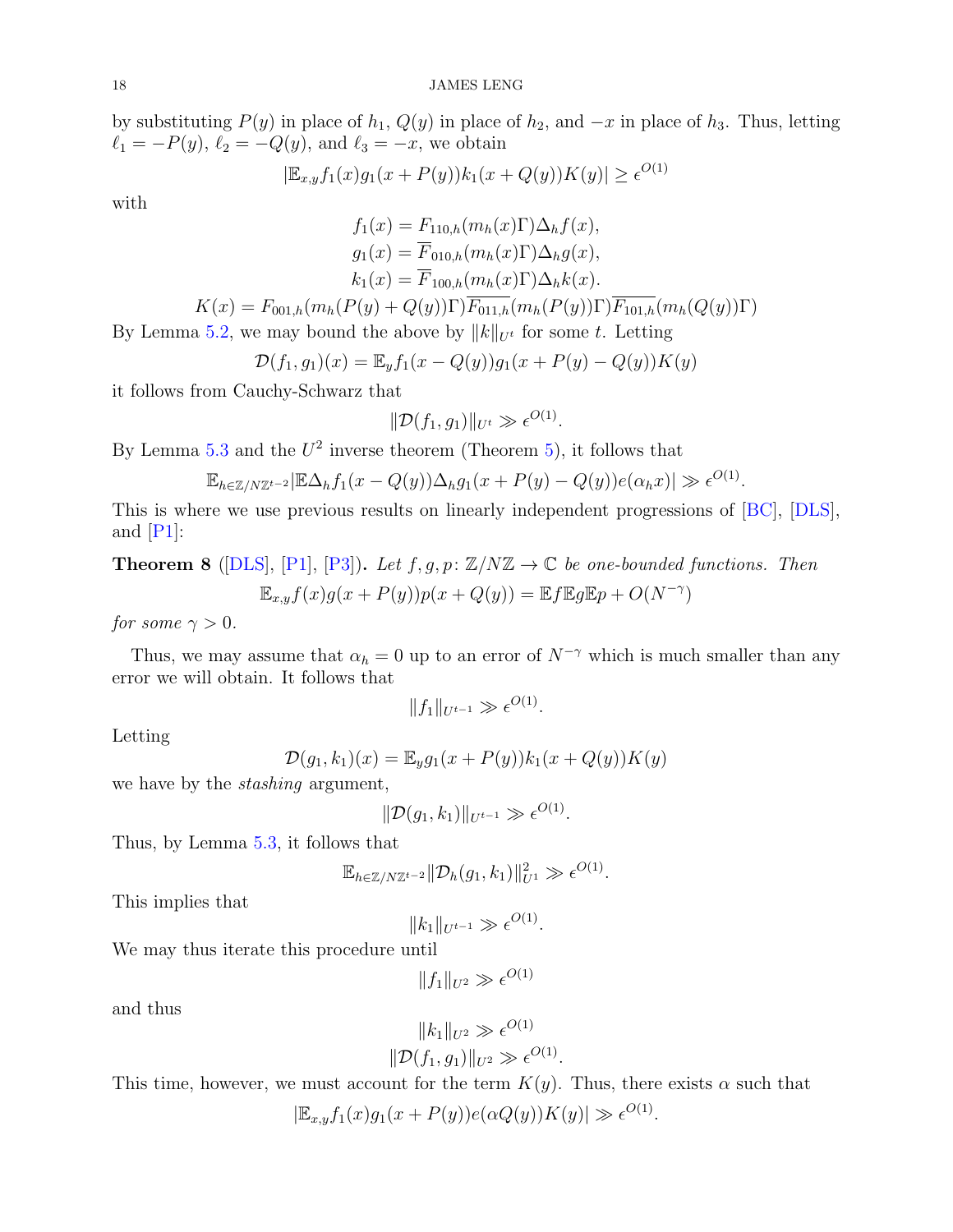By Fourier expanding  $f_1$  and  $g_1$  and applying the Cauchy-Schwarz inequality, it follows that

$$
|\mathbb{E}_{x,y} f_1(x) g_1(x + P(y)) e(\alpha Q(y)) K(y)|
$$
  
\n
$$
\leq \left| \mathbb{E}_{x,y} \sum_{\beta} \widehat{f}_1(\beta) \overline{\widehat{g}_1}(\beta) e(\alpha Q(y) + \beta P(y)) K(y)) \right|
$$
  
\n
$$
\leq \max_{\beta} |\mathbb{E}_y e(\alpha Q(y) + \beta P(y)) K(y)|
$$

It follows that there exists some  $\beta$  such that

$$
|\mathbb{E}_y e(\alpha Q(y) + \beta P(y))K(y)| \gg \epsilon^{O(1)}.
$$

<span id="page-18-0"></span>**Lemma 6.1** (Equidistribution Lemma). Let  $F_1, F_2, F_3$  be nilcharacters of frequencies  $\xi$  with Lipschitz norm at most  $\delta^{-O(r)^{O(1)}}$  on an r-dimensional two-step nilmanifold  $G/\Gamma$ . Let  $g(n)\Gamma$ be a degree two polynomial nilsequence modulo N with  $g(0) = Id$ . Suppose for  $\alpha, \beta \in \widehat{\mathbb{Z}/N\mathbb{Z}}$ ,

$$
\left| \mathbb{E}_{y \in \mathbb{Z}/N\mathbb{Z}} e(\alpha Q(y) + \beta P(y)) F_1(g(P(y) + Q(y))) \overline{F_2}(g(P(y))) \overline{F_3}(g(Q(y))) \right| \ge \delta.
$$

Then at least one of the following occurs:

- $\delta^{-\exp(O(r)^{O(1)})} \ll N$ .
- $F_i(g(n)\Gamma)$  (while itself is degree two) is equal to a nilsequence on an abelian, dimension  $O(r)$ , and complexity at most  $\delta^{-\exp(O(r)^{O(1)})}$  nilmanifold (i.e.  $F_i(g(n)\Gamma)$  has Lipschitz norm at most  $\delta^{-\exp(O(r)^{O(1)})}$  on said nilmanifold).

*Proof.* We shall prove this via induction on r. If  $r = 1$ , then the nilmanifold is automatically abelian, so we are done. If  $\xi = 0$ , then we are automatically done since  $F_i(g(n)\Gamma)$  lies in a degree one nilmanifold. First, we shall eliminate that  $e(\beta P(y))$  and  $e(\alpha Q(y))$  terms. To do so, pick two elements  $h_1, h_2 \in [G, G]$  whose Mal'cev coordinates have denominator N such that  $\xi(h_1) = \alpha$ ,  $\xi(h_2) = \beta$ . We shall then modify  $F_1(g(n)\Gamma)$  to  $F_1(\tilde{g}_1(P(y))\Gamma)$  and  $F_2(\tilde{g}_2(Q(y)))$  by inserting  $h_1^n$  and  $h_2^n$  into the polynomial sequence g. The horizontal torus Mal'cev basis components of g,  $\tilde{g}_1$ , and  $\tilde{g}_2$  are all equal because  $h_1, h_2 \in [G, G]$ . Thus, g lies in a degree one nilmanifold if and only if  $\tilde{g}_1$  and  $\tilde{g}_2$  lie in a degree one nilmanifold. Observe that  $(g(P(y) + Q(y))\Gamma, \tilde{g}_1(P(y))\Gamma, \tilde{g}_2(Q(y))\Gamma)$  lies in the subnilmanifold  $H/\Lambda$  where

$$
H = \{ (g_1, g_2, g_3) \in G^3 : g_1^{-1} g_2 g_3 \in [G, G] \}, \ \Lambda = H \cap \Gamma^3.
$$

Observe that  $[H, H] = [G^3, G^3]$ . To see this, we see that  $[H, H]$  contains  $(1, h, h)$ ,  $(h, h, 1)$ , and  $(h, 1, h)$  for  $h \in [G, G]$ . Since  $[G, G]$  is abelian, (by an abelian Furstenberg-Weiss type argument) it follows that  $[H, H] = [G^3, G^3]$ . Letting T be the Horizontal torus of  $G/\Gamma$ , it follows that the horizontal Torus of  $H/\Lambda$  is  $\{(x, y, z) \in T^3 : x + y = z\}$ . It follows that

$$
\int_{H/\Lambda} F_1 \otimes F_2 \otimes F_3(h) dh dy = 0
$$

since  $\xi \neq 0$ . Thus, by quantitative equidistribution on nilmanifolds (Lemma [B.](#page-24-8)2), it follows that there exists horizontal characters  $\eta_1$ ,  $\eta_2$  on G, at least one of which is nonzero and whose Lipschitz constants are at most  $\delta^{-\exp(O(r)^{O(1)})}$ , such that

$$
\|\eta_1(\tilde{g}_1(P(y))) + \eta_2(\tilde{g}_2(Q(y))\|_{C^{\infty}[N]} \leq \delta^{-\exp(O(r)^{O(1)})}.
$$

Since  $\tilde{g}_1$  and  $\tilde{g}_2$  have the same horizontal torus components as g, we have

$$
\|\eta_1(g(P(y))) + \eta_2(g(Q(y)))\|_{C^{\infty}[N]} \leq \delta^{-\exp(O(r)^{O(1)})}
$$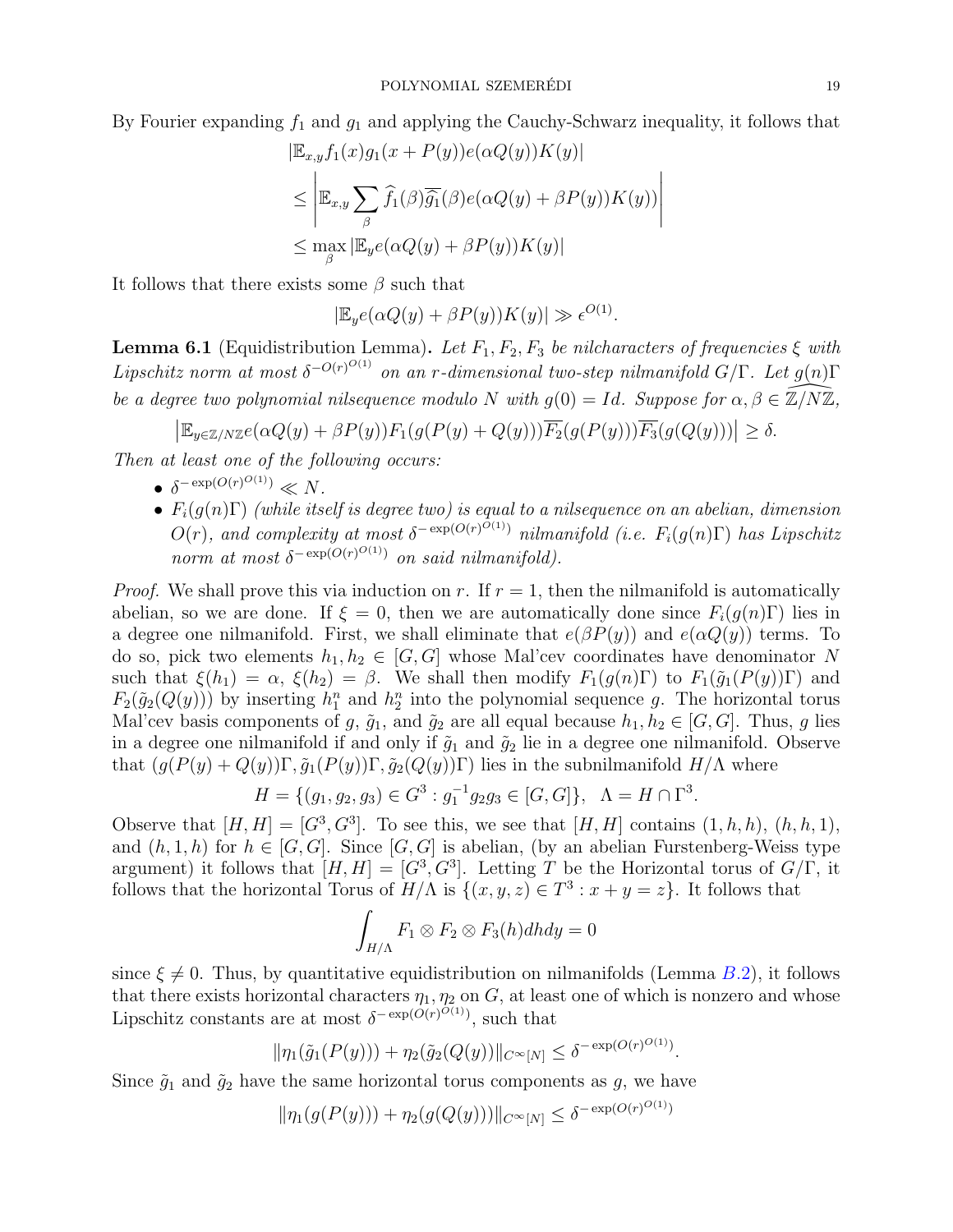and in fact, as observed by Lemma  $B.3$  $B.3$ , since  $\tilde{g}_1$  and  $\tilde{g}_2$  are both periodic modulo N, we have

$$
\|\eta_1(\tilde{g}_1(P(y)) + \eta_2(\tilde{g}_2(Q(y)))\|_{C^{\infty}[N]} = 0
$$

so

$$
\|\eta_1(g(P(y)) + \eta_2(g(Q(y)))\|_{C^{\infty}[N]} = 0.
$$

Since P and Q are linearly independent, there exists two binomial coefficients  $\binom{x}{d}$  $\binom{x}{d}$  and  $\binom{x}{e}$  $_{e}^{x}$ such that the coefficients  $c_{P,d}$ ,  $c_{P,e}$ ,  $c_{Q,d}$ ,  $c_{Q,e}$  of P and Q of  $\binom{x}{d}$  $\binom{x}{d}$  and  $\binom{x}{e}$  $e^x$  form an invertible matrix. This does not mean that the matrix is invertible over  $\mathbb{Z}$ , but this does mean that if

$$
\eta_1(g)c_{P,d} + \eta_2(g)c_{Q,d} \equiv 0 \pmod{1}
$$

$$
\eta_1(g)c_{Q,e} + \eta_2(g)c_{Q,e} \equiv 0 \pmod{1}
$$

then a multiple of  $\eta_1(g)$  and  $\eta_2(g)$ , which only depends on P and Q, are both zero modulo 1. Absorbing them both into  $\eta_1$  and  $\eta_2$ , we have demonstrated the existence of horizontal characters  $\eta_1, \eta_2$  with  $0 \leq |\eta_i| \leq \delta^{-\exp(O(r)^{O(1)})}$ , at least one of which is nonzero, such that

$$
\|\eta_1(g(P(y)))\|_{C^{\infty}[N]} = \|\eta_2(g(Q(y)))\|_{C^{\infty}[N]} = 0.
$$

Thus, the orbit  $g(n)$ Γ lies on some lower dimensional submanifold of  $G/\Gamma$ . We want the orbit to lie on a lower dimensional nilmanifold, but there is a slight technical obstruction: the "periodic part" of the nilsequence can be nonzero. More specifically,  $\eta_i(q)$  can be nonzero. To overcome this technicality, we split  $g(y) = g_1(y)g_2(y)$  and  $g_1(y)$  lying on the lower dimensional subgroup  $G^1$  where  $G^1 = \{ g \in G : \eta_i(g) = 0 \}$  whose discrete subgroup is  $\Gamma^1 = \Gamma \cap G^1$ , and  $g_2(y)$  is rational with denominator at most  $\delta^{-\exp(O(r)^{O(1)})}$ . To eliminate the rational part, we make a change of variables  $y \mapsto ay$  with  $|a| \ll \delta^{-\exp(O(r)^{O(1)})}$  something that cancels out the denominator. This preserves the sum since  $g(y)\Gamma = g(y \pmod{N})\Gamma$ . We have thus converted our nilsequence  $F_1 \otimes F_2 \otimes F_3(g(P(y) + Q(y)), g(P(y)), g(Q(y)))$  to a polynomial sequence  $F_1 \otimes F_2 \otimes F_3(g_1(aP(y) + aQ(y)), g_1(aP(y)), g_1(aQ(y)))$  on a lower dimensional nilmanifold  $H^1/\Lambda^1$  of complexity at most  $\delta^{-\exp(O(r)^{O(1)})}$  with

$$
H^{1} = \{ (g_1, g_2, g_3) \in (G^{1})^{3} : g_1^{-1} g_2 g_3 \in [G^{1}, G^{1}], \Lambda^{1} = H^{1} \cap (\Gamma^{1})^{3}.
$$

If the nilmanifold is not abelian, then the commutator subgroup  $[G^1, G^1]$  is a nontrivial subgroup of  $[G, G]$ , so  $F_i$  is still a nilcharacter of frequency  $\xi$ . If  $\xi$  annihilates  $[G^1, G^1]$ , then  $F_i(q_1(ay))$  descends to a subgroup on a polynomial sequence of degree two on a degree one nilmanifold and we are essentially done. Otherwise, we argue as before, picking  $h_1, h_2 \in [G^1, G^1]$  with denominator N such that  $\xi(ah_1) = \alpha$ ,  $\xi(ah_2) = \beta$  and absorbing the  $e(\alpha P(y))$  term into  $F_2(g_1(aP(y))\Gamma^1)$  and the  $e(\beta Q(y))$  term into  $F_3(g_1(aQ(y))\Gamma^1)$  and repeating the arguments. Note that since F is  $\Gamma$  invariant, it is  $\Gamma^1$ -invariant, so  $F_i(\cdot \Gamma^1)$ makes sense. In addition, while  $g_1(a)$ Γ is evidently periodic modulo N, one can observe that  $g_1(a \cdot) \Gamma^1$  is also periodic modulo N. To see this, observe that for two  $g_1, g_2 \in G^1$  which descend to the same element in  $G/\Gamma$  satisfies  $g_1\gamma_1 = g_2$  for some  $\gamma_1 \in \Gamma$ . From this, one can easily see that  $\gamma_1 \in \Gamma^1$  since  $g_1, g_2 \in G^1$ .

Reasoning inductively, and using the fact that from Lemma  $B.1$  $B.1$  that  $F_i$  are Lipschitz of norm  $\delta^{-\exp(O(r)^{O(1)})}$  on the lower dimensional nilmanifolds it follows that  $g(an)\Gamma = g_1(an)\Gamma$ with  $g_1(n)\Gamma^1$  eventually being contained in a degree one nilmanifold  $G^1/\Gamma^1$  of complexity at most  $\delta^{-\exp(O(r)^{O(1)})}$  and  $a \ll \delta^{-\exp(O(r)^{O(1)})}$  (see argument below for discussion on bounds from the induction). Letting  $n \equiv bk \pmod{N}$  with  $b \equiv a^{-1} \pmod{N}$ , we see that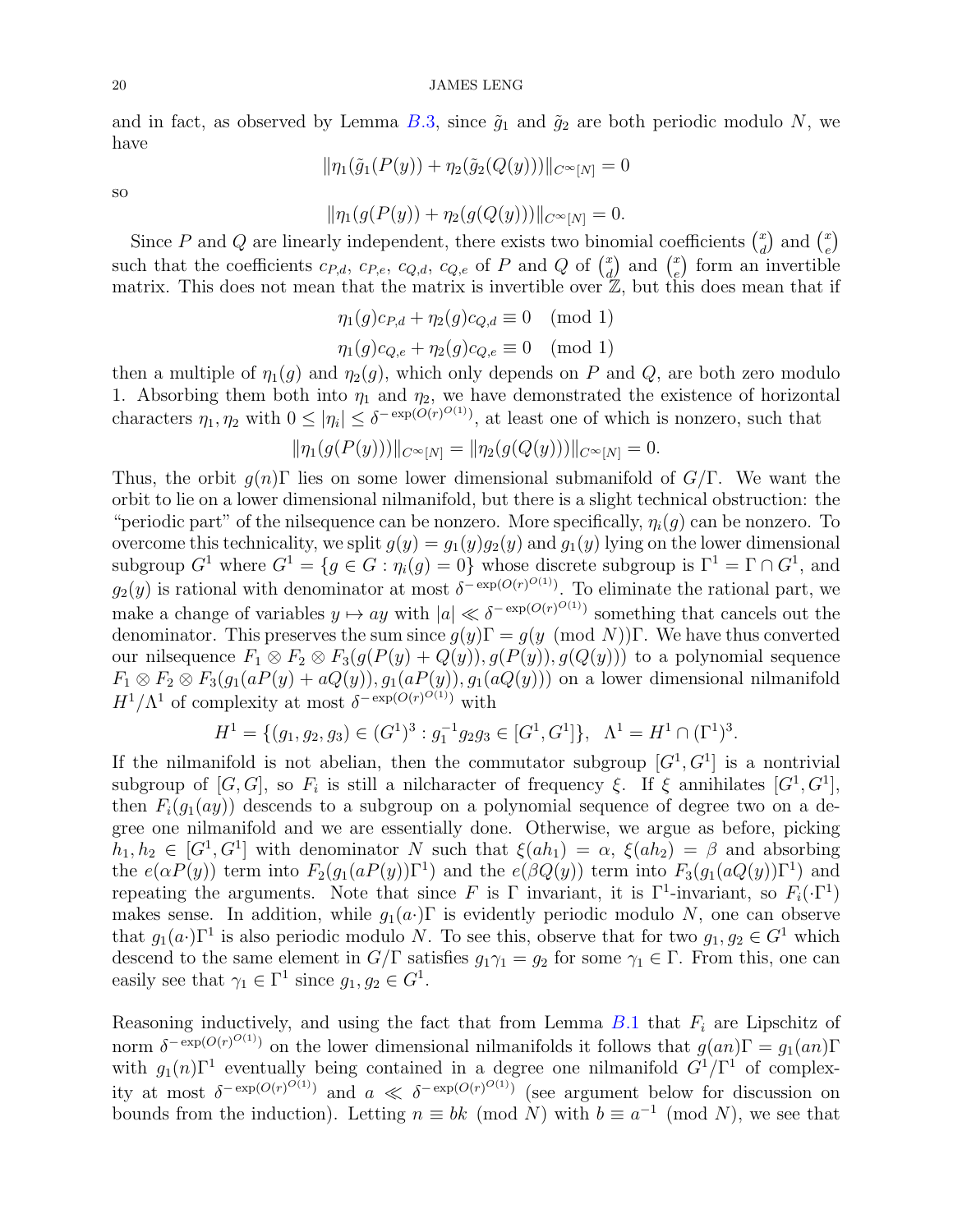$q(k)\Gamma = q_1(abk)\Gamma = q_1(abk)\Gamma$ . This gives the desired result since a Γ-invariant function is automatically  $\Gamma^1$ -invariant.

Here, we provide an analysis of the bounds from the induction. Let  $(L_d, M_d)$  be the Lipschitz norm of  $F$  and the complexity of the nilmanifold we are working with at stage  $d$  of the induction. Analyzing the induction, we have  $M_{d+1} = M_d(\delta/L_d)^{-\exp(cf)}$  and by Lemma  $B.1$  $B.1$ ,  $L_d = M_d^{C_1}$  for absolute constants  $c, C, C_1$  and thus  $M_{d+1} = M_d^{1+\exp(cr^C)}$  $\frac{d}{d}e^{-\exp(r^C)}\delta^{-\exp(r^C)} \leq M_d^{\exp(cr^{C_2})}$  $d = M_d$  for d  $> 2$ . Since we have  $M_0 = O(1)$  and our induction is carried out  $r_1 = O(r)$  times, this gives  $M_{r_1} = (\delta/M_0)^{-\exp(c r^{C_2})^{r_1}} = (\delta/M_0)^{-\exp(r_1 r^{C_2})}$ , which is indeed  $\delta^{-\exp(O(r)^{O(1)})}$ . The constant a is at most  $M_{d+1}^{C_3r}$  for some constant  $C_3$ , so as long as a is less than N, it is relatively prime to N, and the argument carries out. This occurs whenever  $\delta^{-\exp(O(r)^{O(1)})}$  is much less than  $N$ .

Thus, by Lemma 6.[1,](#page-18-0)  $F_h(m_h(n)\Gamma)$  is a polynomial nilsequence of degree two on a onestep, complexity  $\epsilon^{-\exp(O(r)^{O(1)})}$ , and dimension  $O(r)^{O(1)}$  manifold. To see how, by Lemma [6](#page-18-0).1  $F_{\omega,h}(m_h(n)\Gamma)$  is a nilmanifold on a one-step nilmanifold. Either  $m_h(n)\Gamma$  lies on the nilmanifold, or there exists a two-step nilmanifold for which  $\xi_h$  annihilates the commutator. In either case,  $F_h(m_h(n)\Gamma)$  is a nilsequence of Lipschitz norm at most  $\epsilon^{\exp(O(r)^{O(1)})}$  on a one-step nilmanifold. We may thus fourier expand via Lemma [A.](#page-21-0)1 to obtain that there exists some phases  $\alpha_h, \beta_h \in \widehat{\mathbb{Z}}/N\overline{\mathbb{Z}}$  such that

(1) 
$$
\mathbb{E}_h |\langle \mathcal{D}_h(f,g,k), e(\beta_h x^2 + \alpha_h x) \rangle|^8 \gg \epsilon^{\exp(O(r)^{O(1)})}.
$$

Thus, writing

$$
\beta_h(x + P(y) + Q(y))^2 = \beta_h((x + P(y))^2 + \beta_h(x + Q(y))^2 - \beta_h x^2 + 2\beta_h P(y)Q(y))
$$

and

$$
\alpha_h(x + P(y) + Q(y)) = \alpha_h(x + P(y)) + \alpha_h(x + Q(y)) - \alpha_h x,
$$

we have from (1) that

$$
\mathbb{E}_{h_1,\dots,h_{s-1}}|f_2(x)g_2(x+P(y))k_2(x+Q(y))e(\beta_h 2P(y)Q(y))|^8 \gg \epsilon^{\exp(O(r)^{O(1)})}
$$

where

$$
f_2(x) = \Delta_h f(x)e(-\beta_h x^2 - \alpha_h x), \quad g_2(x) = \Delta_h g(x)e(\beta_h x^2 + \alpha_h x), \quad k_2(x) = \Delta_h k(x)e(\beta_h x^2 + \alpha_h x).
$$

By Theorem [6,](#page-8-0) it follows that the above is negligible if  $\beta_h$  is nonzero. Thus, we may assume that  $\beta_h = 0$ , so by Theorem [8,](#page-17-0) we may bound the left hand side above by

$$
\mathbb{E}_{h_1,\ldots,h_{s-2}}|\mathbb{E}_x\Delta_h f(x)e(\alpha_h x)|^4.
$$

Applying Cauchy-Schwarz (i.e. observing that  $|\langle f, e(\alpha x) \rangle| \leq ||f||_{U^2}$ ), it follows that

$$
||f||_{U^s} \gg \epsilon^{\exp(O(r)^{O(1)})}.
$$

Defining

$$
\mathcal{D}(g,k,p)(x) = \mathbb{E}_y g(x+P(y))k(x+Q(y))p(x+P(y)+Q(y))
$$

it follows from Cauchy-Schwarz (the stashing argument) that

$$
|\Lambda(f, g, k, p)|^2 \leq \mathbb{E}_x \mathcal{D}(g, k, p) \overline{\mathcal{D}(g, k, p)}
$$

$$
||\mathcal{D}(g, k, p)||_{U^s} \gg \epsilon^{\exp(O(r)^{O(1)})}
$$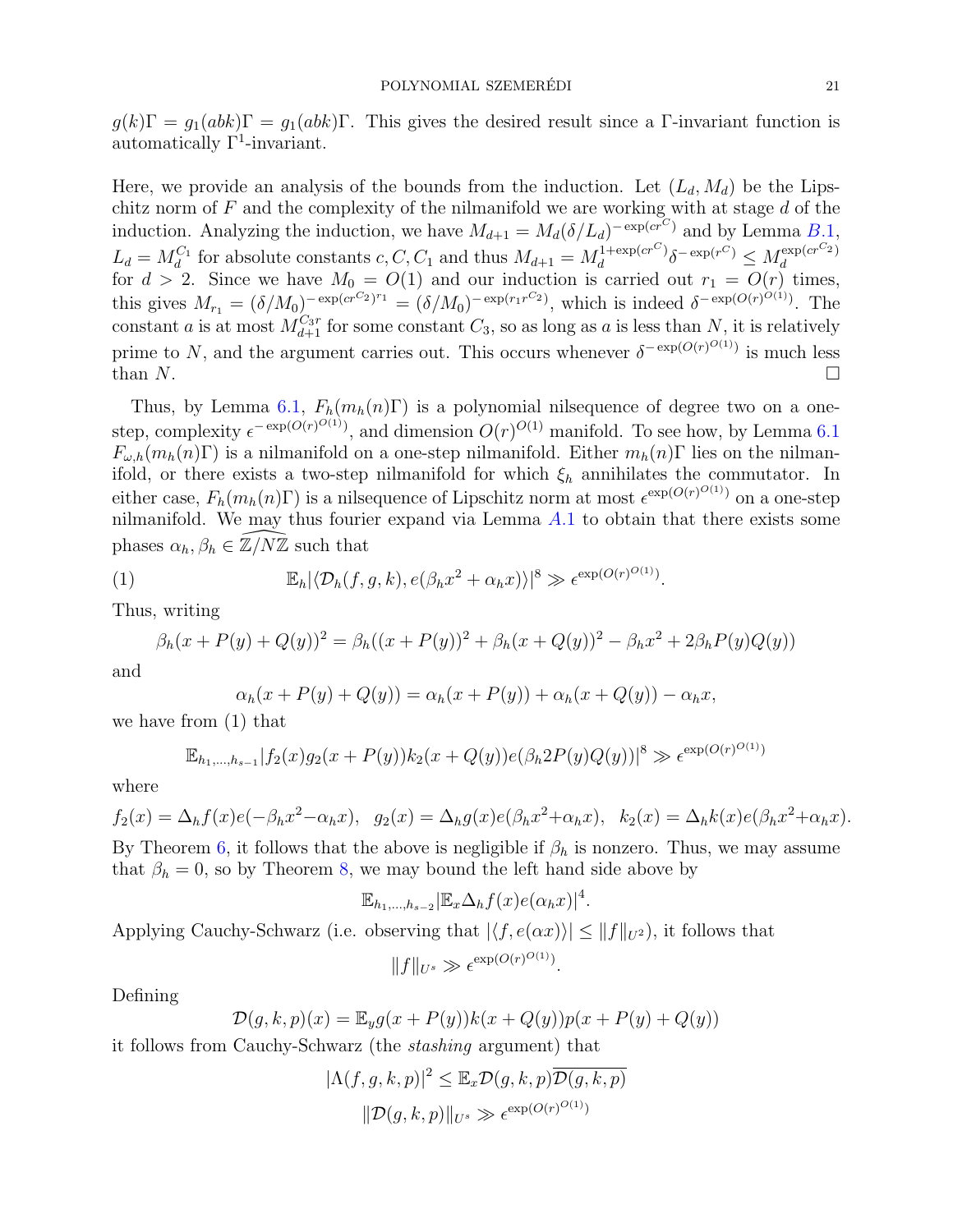so by Lemma 5.[3,](#page-15-0) there exists  $\beta_h$  such that

$$
\mathbb{E}_{h_1,\ldots,h_{s-2}} |\langle \mathcal{D}_h(g,k,p)(x), e(\beta_h x) \rangle|^2 \gg \epsilon^{\exp(O(r)^{O(1)})}
$$

Writing  $\beta_h x = \beta_h (x + P(y)) + \beta_h (x + Q(y)) - \beta_h (x + P(y) + Q(y))$ , it follows that  $\mathbb{E}_{h_1,\dots,h_{s-2}}$  $\mathbb{E}_{x,y}\Delta_h g(x+P(y))e(\beta_h(x+P(y)))\Delta_h k(x+Q(y))e(\beta_h(x+Q(y)))\Delta_h p(x+P(y)+Q(y))$  $e(-\beta_h(x+P(y)+Q(y)))|\gg e^{\exp(O(r)^{O(1)})}.$ 

Applying Theorem [8](#page-17-0) once again, this is bounded by

$$
\mathbb{E}_{h_1,\dots,h_{s-2}}|\mathbb{E}_xe(-\beta_h(x))p(x)|^2
$$

and using Cauchy-Schwarz, it follows that

$$
||p||_{U^s} \gg \epsilon^{\exp(O(r)^{O(1)})}
$$

.

This completes the proof of Theorem [7](#page-15-1) and thus the proof of Theorem [4.](#page-2-1)

# APPENDIX A.  $U^3$  INVERSE THEOREM

One key tool we use to deal with Lipschitz functions on nilmanifolds is the following Fourier expansion lemma.

<span id="page-21-0"></span>**Lemma A.1.** Let f be a Lipschitz function on a Torus  $\mathbb{T}^d$  with Lipschitz constant L and let  $\epsilon > 0$ . Then there exists a function g on  $\mathbb{T}^d$  such that

$$
g(x) = \sum a_i e(n_i x)
$$

with

$$
\sum_i |a_i| < O(C^d(\epsilon(L+1))^{-1})
$$

and

$$
||f(x) - g(x)||_{\infty} \le \epsilon.
$$

*Proof.* ( $[T1,$  Proposition 1.1.13) Let

$$
K_R(x_1,\ldots,x_d) = \prod_{j=1}^d \frac{1}{R} \left( \frac{\sin(\pi R x_j)}{\sin(\pi x_j)} \right)^2
$$

be the Fejer kernel and let

$$
F_Rf(x) = \sum_k m_R(k_1,\ldots,k_d)\hat{f}(k)e(kx)
$$

with

$$
m_R(k) = \int f(y) K_R(x - y) = \prod_{j=1}^d \left( 1 - \frac{|k_j|}{R} \right)_+.
$$

Then

$$
|K_R(x)| \le C^d \prod_{j=1}^d R(1 + R \|x_j\|_{\mathbb{R}/\mathbb{Z}})^{-2}
$$

$$
\int K_R(x)dx = 1
$$

$$
||F_Rf(x) - f(x)||_{\infty} \le C^d (L+1)R^{-d}.
$$

so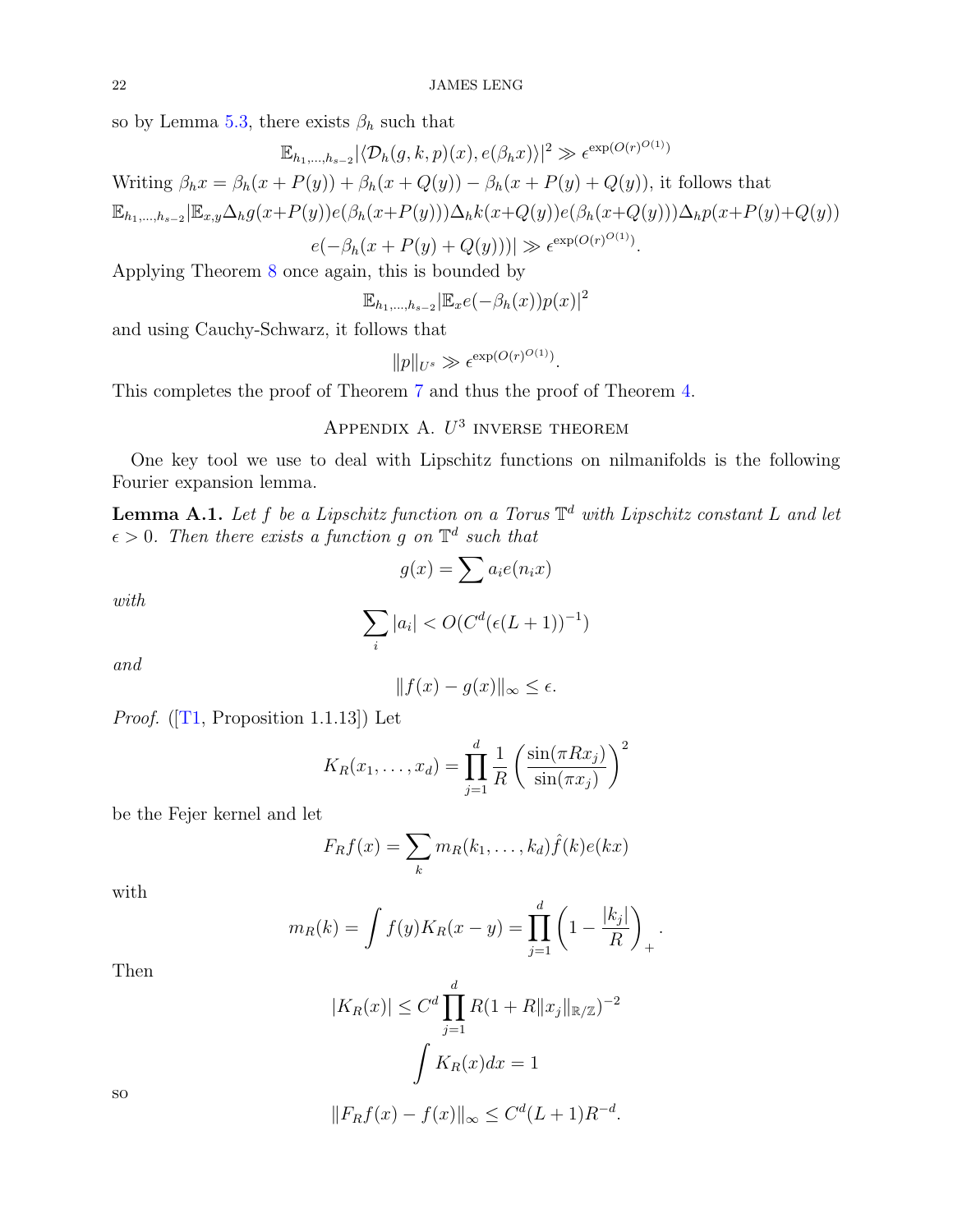Choosing R to be roughly  $\frac{C(L+1)^{1/d}}{\epsilon^{1/d}}$ , and using the fact that  $m_R \leq 1$ , it follows that

$$
||F_Rf(x) - f(x)||_{\infty} \le \epsilon
$$
  

$$
\sum_i |a_i| \le \frac{C^d(L+1)}{\epsilon}.
$$

The form the  $U^3$  inverse theorem we will use is the following  $[JT,$  Theorem 1.10 (see also [\[GT4,](#page-25-6) Theorem 10.4]):

<span id="page-22-0"></span>**Theorem 9.** Let G be a finite additive group,  $0 < \eta \leq \frac{1}{2}$  $\frac{1}{2}$ , and let  $f: G \to \mathbb{C}$  be a 1-bounded function with

 $||f||_{U^3} > \eta.$ 

Then there exists a natural number  $N \ll \eta^{-O(1)}$ , a polynomial map  $g: G \to H(\mathbb{R}^N)/H(\mathbb{Z}^N)$ , and a Lipschitz function  $F: H(\mathbb{R}^N)/H(\mathbb{Z}^N) \to \mathbb{C}$  of norm  $O(\exp(\eta^{-O(1)}))$  such that

 $|\mathbb{E}_{x \in G} f(x)\overline{F}(g(x))| \gg \exp(-\eta^{-O(1)})$ .

Here,  $H(\mathbb{R}^N)/H(\mathbb{Z}^N)$  is essentially an  $O(N)$ -dimensional Heisenberg nilmanifold and is defined in  $|JT|$ .

The  $U^3$  inverse theorem implies that if  $||f||_{U^3} \ge \delta$ , then there exists a nilcharacter  $F(g^n \Gamma)$ such that

$$
|\mathbb{E}_x f(x) F(g^n \Gamma)| \ge \exp(-\delta^{-O(1)}).
$$

However, for our application, it is useful for our function to correlate with a dual-like  $U^3$ nilcharacter rather than just a nilsequence on a two-step nilmanifold. Of course, we can always approximate a Lipschitz function as a sum of nilcharacters via Lemma [A.](#page-21-0)1. We shall demonstrate below that in some sense, an s-step nilcharacter is equal to its  $U^{s+1}$ -dual. We will need the following lemma:

<span id="page-22-2"></span>**Lemma A.2.** Let G be a s-step nilpotent Lie group and  $\Gamma$  a discrete co-compact subgroup. For each  $(x_\omega)_{\omega \in \{0,1\}^{s+1}}$  in  $HK^{s+1}(G/\Gamma)$ , there exists a smooth function P of the coordinates  $(x_\omega)_{\omega \in \{0,1\}^{s+1}}$  with  $P((x_\omega)_{\omega \in \{0,1\}^{s+1}}) = x_{0^{s+1}}$ .

Here,  $HK^{s+1}(G/\Gamma)$  is the **Host-Kra** nilmanifold. One can find relevant definitions and treatments in e.g.,  $[GT4, Appendix E]$  or  $[T1, Chapter 1.5]$ . For instance, the proof of the above lemma can be found in [\[GT4,](#page-25-6) Appendix E].

<span id="page-22-1"></span>**Lemma A.3** (Dual  $U^s$  function decomposition, [\[GT4,](#page-25-6) Essentially Proposition 11.2]). Let  $F(x)$  be a nilcharacter of frequency  $\xi$  and Lipschitz norm at most M on a nilmanifold  $G/\Gamma$ of step s, dimension r, and complexity at most M. Let  $q(n)$  be a polynomial sequence on G. We may decompose

$$
F(g(n)\Gamma) = \sum_{\alpha} \prod_{\omega \in \{0,1\}^{s+1}} C^{|\omega|-1} F_{\omega,\alpha}(g(n+h \cdot \omega)\Gamma) + O(\epsilon)
$$

for all h where there are  $O(M/\epsilon)^{O(r)^{O(1)}}$  in the sum and  $F_{\omega,\alpha}$  have Lipschitz norm  $O(M/\epsilon)^{O(r)^{O(1)}},$ and  $F_{\omega,\alpha}$  are nilcharacters of frequency  $\xi$ .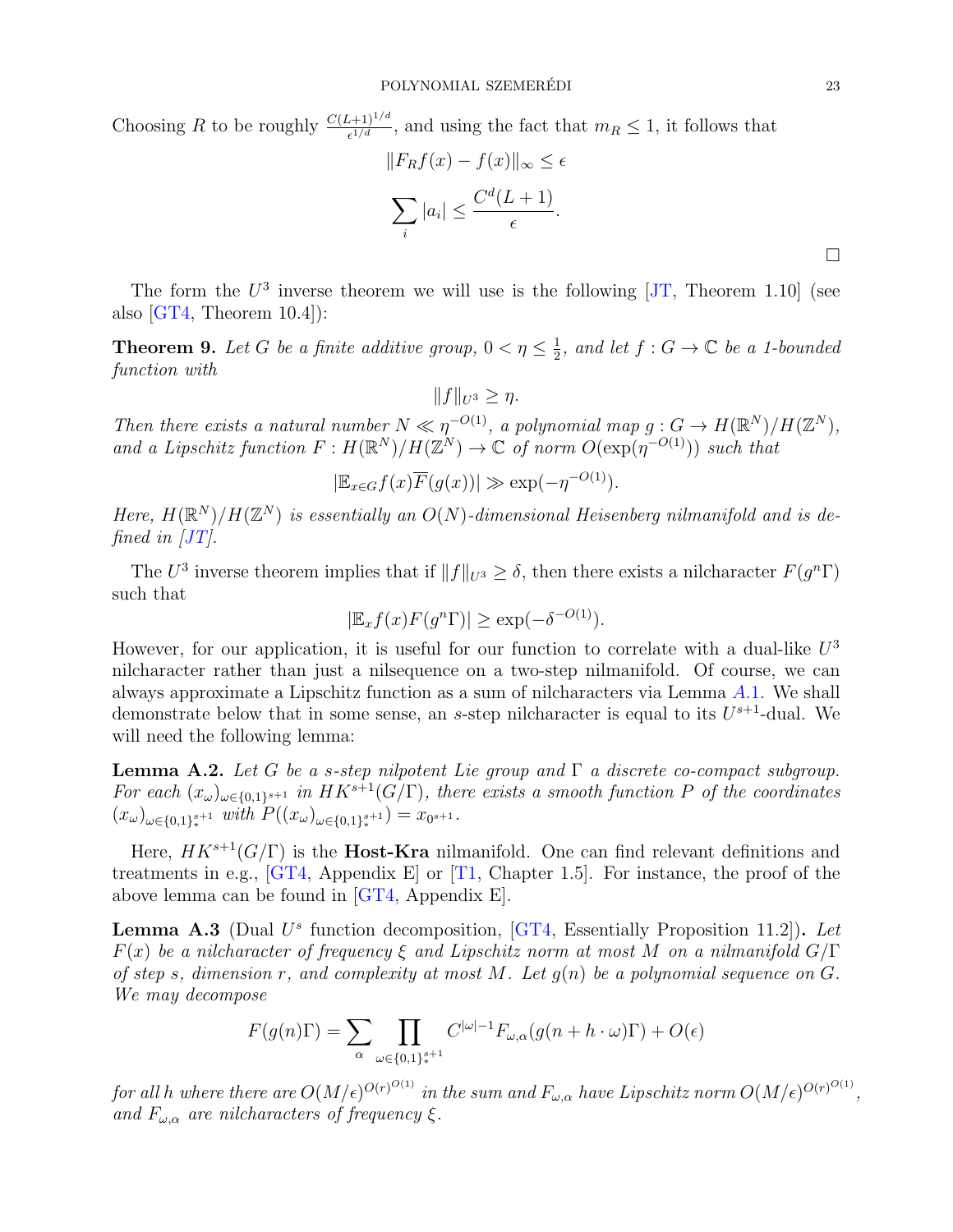Proof. By Lemma [A.](#page-22-2)2, combined with a partition of unity onto boxes and Fourier expanding as suggested by [\[TT\]](#page-26-6), it follows that for any  $(x_\omega)_{\omega \in \{0,1\}^{s+1}}$  in the Host-Kra nilmanifold,

$$
F(x_{0^{s+1}}) = \sum_{\alpha} \prod_{\omega \in \{0,1\}^{s+1}} C^{|\omega|-1} F_{\alpha,\omega}(x_{\omega}) + O(\epsilon).
$$

with the prescribed bounds in the above lemma. Since the Host-Kra nilmanifold is (by definition) invariant under face transformations, it is invariant by shifting  $x_{0^{s+1}}$  by  $g_s \in G_s$ and  $x_{\omega}$  by  $g_s^{(-1)^{|\omega|}}$ . As a result,

$$
F(x_{0^{s+1}}) = \sum_{\alpha} \overline{\xi(g_s)} C^{|\omega_1|-1} F_{\alpha,\omega_1}(x_{\omega_1} g_s^{(-1)^{|\omega_1|}}) \prod_{\omega \neq \omega_1} C^{|\omega|-1} F_{\alpha,\omega}(x_{\omega}) + O(\epsilon).
$$

Integrating in  $g_s$ , and Fourier expanding  $F_{\alpha,\omega_1}$  into vertical characters, it follows that we may assume that  $F_{\alpha,\omega_1}$  has vertical frequency  $\xi$  for all  $\omega_1$ . The lemma follows.

### Appendix B. Quantitative Equidistribution on Nilmanifolds

In this section, we shall state the necessary lemmas for the proof of Lemma 6.[1.](#page-18-0) We shall work with the following conventions of nilmanifolds (some of which we recalled from the introduction), many of which can be found in [\[GT2\]](#page-25-15).

**Definition.** Let  $G_{\circ}$  be a filtered nilpotent Lie Group with  $\Gamma$  a discrete cocompact subgroup. Suppose  $X_1, \ldots, X_n$  is a Mal'cev basis of G with integer linear combinations of  $X_i$  being sent to  $\Gamma$  under the exponential map. Let  $\mathfrak g$  be the Lie algebra of  $G$ .

- The *dimension* of  $G$ , denoted  $m$  is the dimension of  $G$ .
- The nonlinearity dimension, denoted  $m_*$ , is the dimension of  $G_2$  minus the dimension of  $G/[G, G]$ .
- We will assume that the Mal'cev basis satisfies a *nesting property*: that is,

$$
[\mathfrak{g}, X_i] \subseteq \text{span}(X_{i+1}, \dots, X_m).
$$

• Suppose

$$
[X_i, X_j] = \sum_k c_{i,j,k} X_k
$$

with  $c_{i,j,k} = \frac{a}{b}$  $\frac{a}{b}$  a rational. The *complexity* of a Nilmanifold is the maximum of all  $max(|a|, |b|).$ 

In [\[GT2\]](#page-25-15), Green and Tao prove the following

**Theorem 10** ([\[GT2,](#page-25-15) Theorem 2.9]). Let  $m, d \geq 0, 0 < \delta < \frac{1}{2}$ , and  $N \geq 1$ . Suppose that G is an m-dimensional nilmanifold together with a filtration  $\overline{G}_{\circ}$  with complexity at most  $\frac{1}{\delta}$ . Suppose that  $g \in Poly(\mathbb{Z}, G_{\circ})$  is such that  $(g(n)\Gamma)$  is not  $\delta$ -equidistributed. Then there is a horizontal character  $\eta$  with  $0 < |\eta| \leq \delta^{-O_{m,d}(1)}$  such that

$$
\|\eta \circ g\|_{C^{\infty}[N]} \ll \delta^{-O_{m,d}(1)}.
$$

<span id="page-23-0"></span>**Lemma B.1** ([\[GT2,](#page-25-15) Lemma A.17]). Suppose  $G' \subset G$  be a closed subgroup whose Mal'cev basis is a rational combination of the Mal'cev basis of G but with numerator and denominator at most Q. Let d be the metric on  $G/\Gamma$  and d' be an adapted metric on  $G'/\Gamma'$ . Then

$$
d' \ll Q^{O(1)}d.
$$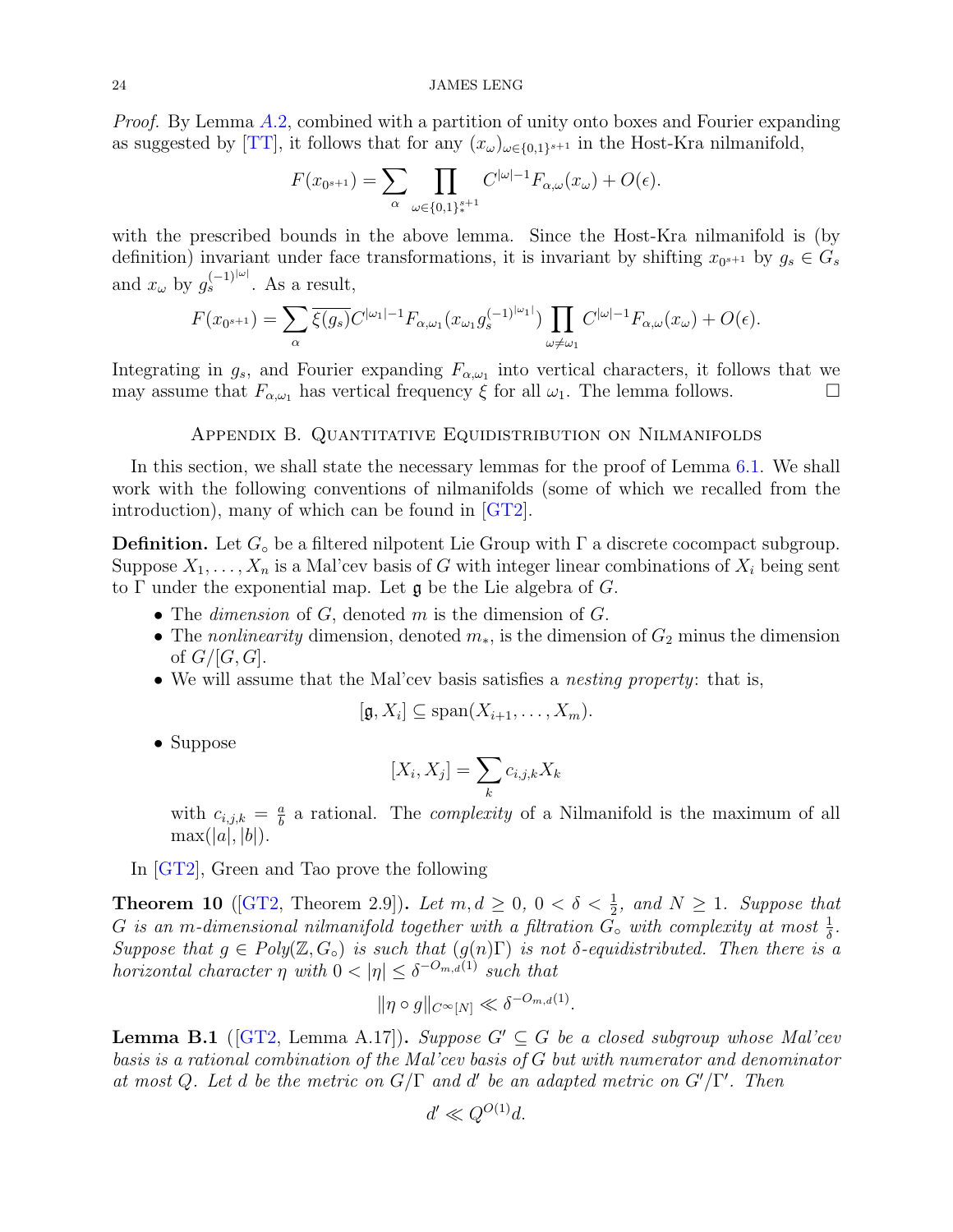Thus, an L-Lipschitz function on G is an  $O(M^{O(1)}L)$ -Lipschitz function on G'. The following is due to [\[TT\]](#page-26-6):

<span id="page-24-8"></span>**Lemma B.2.** Let  $m \ge m_* \ge 0$  be integers,  $0 < \delta < \frac{1}{2}$ ,  $N \ge 1$ . Let  $G/\Gamma$  be a filtered nilmanifold of degree d, nonlinearity dimension m∗, dimension m, and complexity at most 1  $\frac{1}{\delta}$ . Let  $g : \mathbb{Z} \to G$  be a polynomial sequence. If  $(g(n)\Gamma)_{n\in [N]}$  is not  $\delta$ -equidistributed, then there exists a horizontal character  $\eta$  with  $0 < |\eta| \leq \delta^{-\exp((m+m_*)^{C_d})}$  such that

$$
\|\eta(g)\|_{C^{\infty}[N]} \leq \delta^{-\exp((m+m_*)^{C_d})}
$$

In fact, following an observation of [\[K1\]](#page-25-11), if  $g : \mathbb{Z}/N\mathbb{Z} \to G/\Gamma$  is a polynomial sequence, then one can say something even more: by taking averages up to  $N, 2N, 3N, 4N, \ldots$ , and observing that the  $C^{\infty}[N]$  norm of the horizontal character does not depend on the N, we in fact have that

$$
\|\eta(g)\|_{C^\infty[N]}=0.
$$

Thus,

<span id="page-24-9"></span>**Lemma B.3.** Let  $m \ge m_* \ge 0$  be integers,  $0 < \delta < \frac{1}{2}$ ,  $N \ge 1$ . Let  $G/\Gamma$  be a filtered nilmanifold of degree d, nonlinearity dimension  $m_*$ , dimension m, and complexity at most 1  $\frac{1}{\delta}$ . Let  $g : \mathbb{Z} \to G$  be a polynomial sequence whose quotient map  $g(n)$  is periodic modulo N, a large prime. If  $g(n)$  is not  $\delta$ -equidistributed, then there exists a horizontal character  $\eta \text{ with } 0 < |\eta| \leq \delta^{-\exp((m+m_*)^{C_d})} \text{ such that}$ 

$$
\|\eta(g)\|_{C^\infty[N]}=0
$$

#### **REFERENCES**

- <span id="page-24-4"></span>[A] D. Altman, On a Conjecture of Gowers and Wolf. <https://arxiv.org/abs/2106.15437>.
- <span id="page-24-2"></span>[BC] J. Bourgain and M-C. Chang Nonlinear Roth type theorems in finite fields. Isr. J. Math. 221, 853-867 (2017). <https://doi.org/10.1007/s11856-017-1577-9>
- <span id="page-24-1"></span>[BL] V. Bergelson and A. Liebman, Polynomial Extensions of van der Waerden?s and Szemerédi's Theorems. JAMS. 09: 725-253 (1996)
- [BLL] V. Bergelson, A. Liebman, and E. Lesigne, Intersective Polynomials and Polynomial Szemerédi theorem. Advances in Mathematics, Elsevier, 2008, 219 (1), pp.369-388.
- <span id="page-24-7"></span>[BM] A. Best and A. Ferré Moragues. Polynomial ergodic averages for certain countable ring actions. <https://arxiv.org/abs/2105.04008>
- <span id="page-24-3"></span>[DLS] D. Dong, X. Li, W. Sawin, Improved Estimates for Polynomial Roth Type Theorems in Finite Fields. JAMA 141, 689-705 (2020)
- <span id="page-24-0"></span>[F] H. Furstenberg, Ergodic Behavior of Diagonal Measures and a Theorem of Szemerédi on Arithmetic Progressions. Journal d'Analyse Mathématique volume 31, 204-256 (1977)
- <span id="page-24-5"></span>[Fr1] N. Frantzikinakis, Multiple Ergodic Averages for Three Polynomials and Applications. Transactions of the American Math Society. 360: 5435-5475 (2006).
- <span id="page-24-6"></span>[Fr2] N. Frantzikinakis, Joint Ergodicity of Sequences. <https://arxiv.org/abs/2102.09967>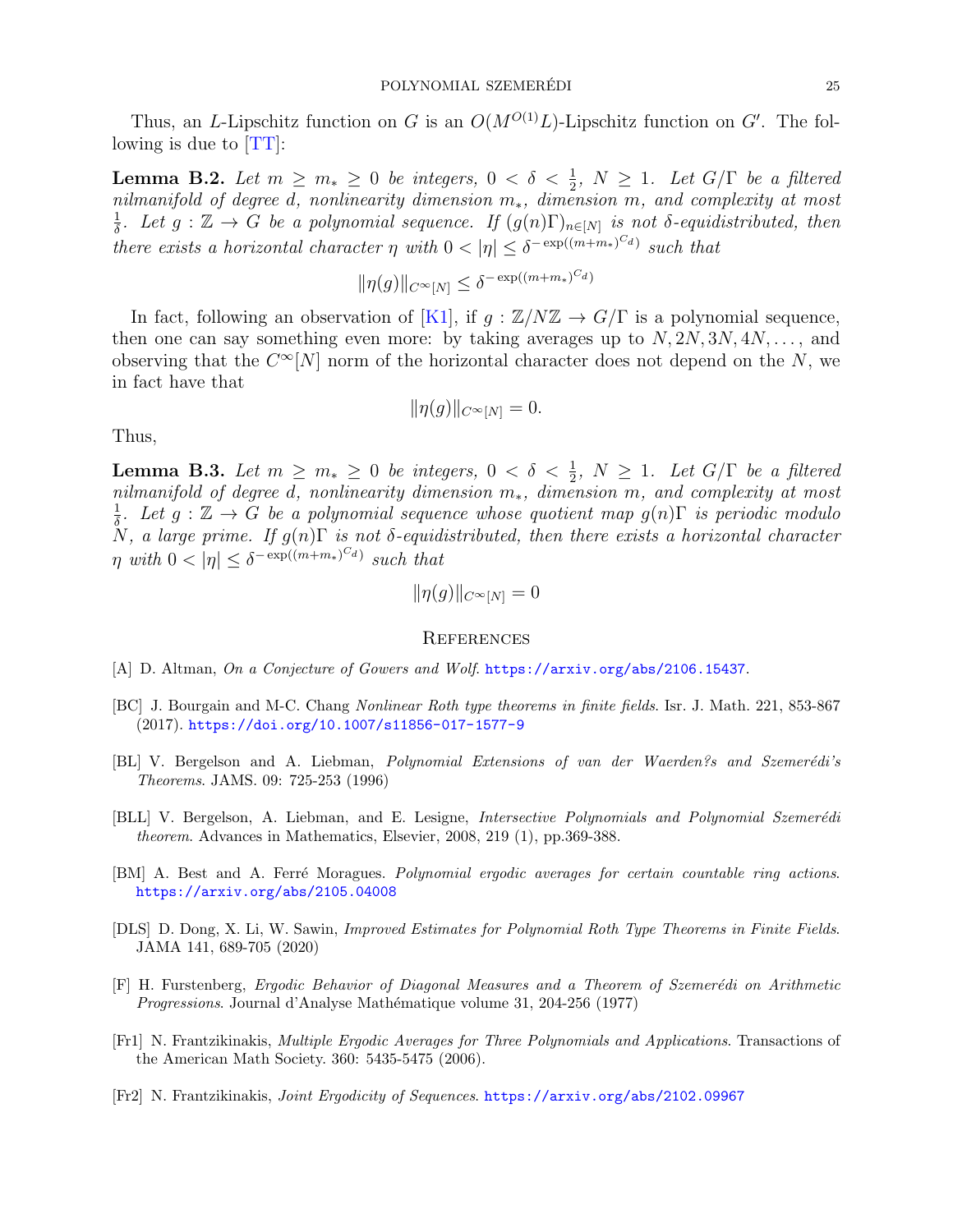- <span id="page-25-2"></span>[FW] H. Furstenberg and B. Weiss. A mean ergodic theorem for  $\frac{1}{N}\sum_{n=1}^{N}f(T^n)g(T^{n^2})$ . Convergence in ergodic theory and probability. 193-227 (1996).
- <span id="page-25-17"></span>[G1] W.T. Gowers. Decompositions, Approximate Structure, Transference, and the Hahn-Banach Theorem. Bull. Lond. Math. Soc., 42(4):573-606, 2010.
- <span id="page-25-0"></span>[G2] W.T. Gowers, A New Proof of Szemerédi's Theorem. GAFA.  $11, 465-588$  (2001)
- <span id="page-25-13"></span>[GT1] B. Green and T. Tao, An Inverse Theorem for the Gowers U<sup>3</sup> Norm. [https://arxiv.org/pdf/](https://arxiv.org/pdf/math/0503014.pdf) [math/0503014.pdf](https://arxiv.org/pdf/math/0503014.pdf). Proc. Edinb. Math. Soc., 51(1):73-153, 2008.
- <span id="page-25-15"></span>[GT2] B. Green and T. Tao, The Quantitative Behavior of Polynomial Orbits on Nilmanifolds. Ann. of Math (2), 171 (3): 1753-1850, 2010
- <span id="page-25-1"></span>[GT3] B. Green, T. Tao An Arithmetic Regularity Lemma, Associated Counting Lemma, and Applications. Bolyai Soc. Math. Stud.. 21:261?334, 2010.
- <span id="page-25-6"></span>[GT4] B. Green and T. Tao, Linear Equations in Primes. Ann. of Math. 171:1753?1850, 2010
- <span id="page-25-14"></span>[GT5] B. Green and T. Tao, An inverse theorem for the Gowers  $U^4$  norm. Glasg. Math. J., 53(1):1-50, 2011.
- <span id="page-25-16"></span>[GTZ] B. Green, T. Tao, and T. Ziegler An inverse theorem for the Gowers  $U^{s+1}[N]$ -norm. Ann. of Math. 176: 1231-1372 (2012)
- <span id="page-25-7"></span>[GW1] W.T. Gowers and J. Wolf, *Linear forms and higher-degree uniformity for functions on*  $\mathbb{F}_p^n$ . GAFA, Springer Verlag, 2011, 21 (1), pp.36-69.
- <span id="page-25-8"></span>[GW2] W.T. Gowers and J. Wolf, *Linear forms and quadratic uniformity for functions on*  $\mathbb{Z}/N\mathbb{Z}$ . Journal d'Analyse Mathématique. Vol 115.
- <span id="page-25-9"></span>[GW3] W.T. Gowers and J. Wolf, Linear Forms and Higher-Degree Uniformity for Functions On  $\mathbb{F}_p^n$ . GAFA. 21: 36-69 (2011).
- <span id="page-25-18"></span>[JT] A. Jamneshan and T. Tao, The inverse theorem for the  $U^3$  Gowers uniformity norm on arbitrary finite abelian groups: Fourier-analytic and ergodic approaches, <https://arxiv.org/abs/2112.13759>
- <span id="page-25-11"></span>[K1] B. Kuca, True Complexity of Polynomial Progressions in Finite Fields. Proceedings of the Edinburgh Mathematical Society. 64:448-500 (2021)
- <span id="page-25-12"></span>[K2] B. Kuca, On Several Notions of Complexity of Polynomial Progressions. Ergodic Theory and Dynamical Systems, 1-55. doi:10.1017/etds.2021.171
- <span id="page-25-4"></span>[K3] B. Kuca, Multidimensional polynomial Szemerédi theorem in finite fields for polynomials of distinct degrees. <https://arxiv.org/abs/2103.12606>
- <span id="page-25-5"></span>[K4] B. Kuca, Further bounds in the polynomial Szemerédi theorem over finite fields. Acta Arithmetica 198 (2021), 77-108.
- <span id="page-25-10"></span>[M] F. Manners, True Complexity and Iterated Cauchy-Schwarz, <https://arxiv.org/abs/2109.05731>
- <span id="page-25-3"></span>[P1] S. Peluse, *Polynomial Szemerédi Theorem in Finite Fields*. Duke Math. J. 168 (2019), no. 5, 749-774.